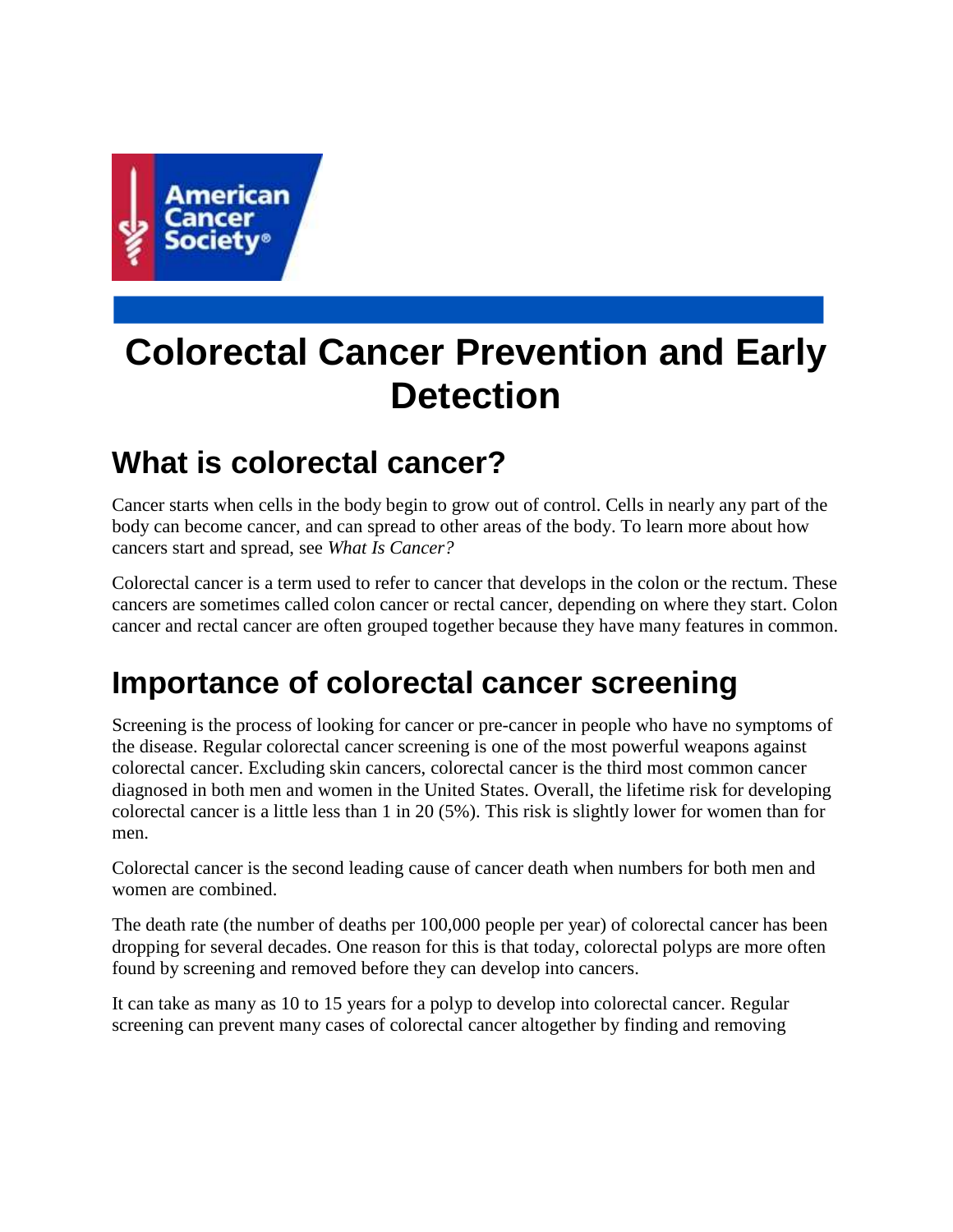certain types of polyps before they have the chance to turn into cancer. Screening can also help find colorectal cancer early, when it's small, hasn't spread, and is easier to treat.

When colorectal cancer is found at an early stage before it has spread, the 5-year relative survival rate is about 90%. But only about 4 out of 10 colorectal cancers are found at this early stage. When cancer has spread outside the colon or rectum, survival rates are lower.

Unfortunately, only a little more than half of people who should get tested for colorectal cancer get the tests that they should. This may be due to things like lack of public and health care provider awareness of screening options, costs, and health insurance coverage issues.

See "Colorectal cancer screening tests" for more on the tests used to screen for colorectal cancer. The section "American Cancer Society recommendations for colorectal cancer early detection" has our guidelines for using these tests to find colorectal cancer and polyps.

# **Colorectal cancer risk factors**

A risk factor is anything that affects your chance of getting a disease such as cancer. Different cancers have different risk factors. Some risk factors, like smoking, can be changed. Others, like a person's age or family history, can't be changed.

But having a risk factor, or even many risk factors, does not mean that you'll get the disease. And some people who get the disease may not have any known risk factors.

Researchers have found risk factors that might increase a person's chance of having colorectal polyps or colorectal cancer.

## Risk factors you can change

Many lifestyle-related factors have been linked to colorectal cancer. In fact, the links between diet, weight, and exercise and colorectal cancer risk are some of the strongest for any type of cancer.

### **Being overweight or obese**

If you are overweight or obese (very overweight), your risk of developing and dying from colorectal cancer is higher. Being overweight raises the risk of colon cancer in both men and women, but the link seems to be stronger in men.

## **Physical inactivity**

If you're not physically active, you have a greater chance of developing colorectal cancer. Being more active might help lower your risk.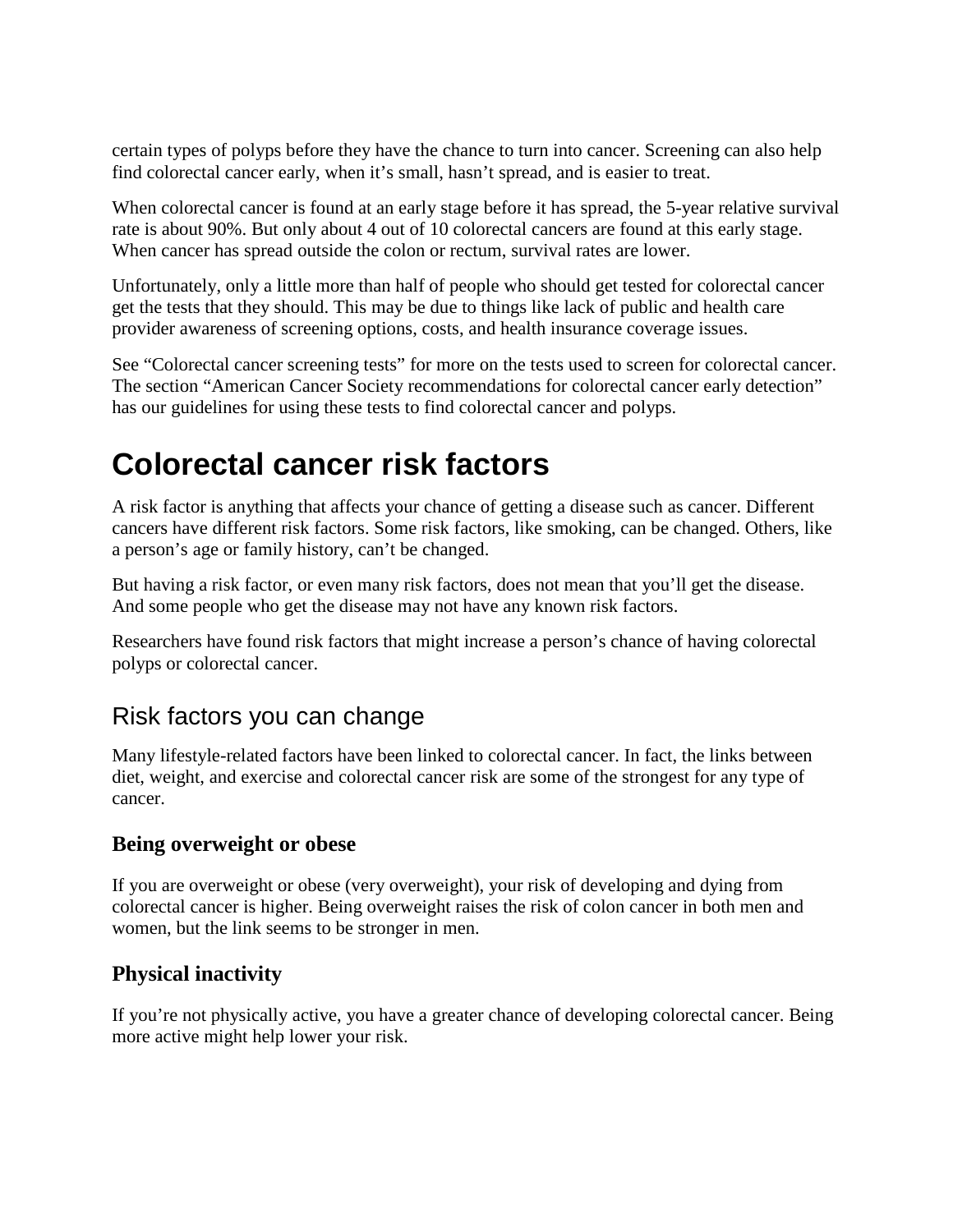## **Certain types of diets**

A diet that's high in red meats (beef, pork, lamb, or liver) and processed meats (such as hot dogs and some luncheon meats) can raise your colorectal cancer risk.

Cooking meats at very high temperatures (frying, broiling, or grilling) creates chemicals that might raise your cancer risk, but it's not clear how much this might increase your risk.

Diets high in vegetables, fruits, and whole grains have been linked with a **lower** risk of colorectal cancer, but fiber supplements have not been shown to help.

It's not clear if other dietary components (for example, certain types of fats) affect colorectal cancer risk.

## **Smoking**

People who have smoked for a long time are more likely than non-smokers to develop and die from colorectal cancer. Smoking is a well-known cause of lung cancer, but it's also linked to other cancers, like colorectal cancer. If you smoke and would like to learn more about quitting, see our *Guide to Quitting Smoking*.

### **Heavy alcohol use**

Colorectal cancer has been linked to heavy alcohol use. Limiting alcohol use to no more than 2 drinks a day for men and 1 drink a day for women could have many health benefits, including a lower risk of colorectal cancer.

## Colorectal cancer risk factors you cannot change

## **Older age**

The risk of colorectal cancer goes up as you age. Younger adults can develop colorectal cancer, but the chances increase markedly after age 50.

### **Personal history of colorectal polyps or colorectal cancer**

If you have a history of adenomatous polyps (adenomas) in the colon or rectum, you have a higher risk of developing colorectal cancer. This is especially true if the polyps are large or if there are many of them.

If you've had colorectal cancer, even though it has been completely removed, you're more likely to develop new cancers in other areas of the colon and rectum. The chances of this happening are greater if you first had colorectal cancer when you were younger.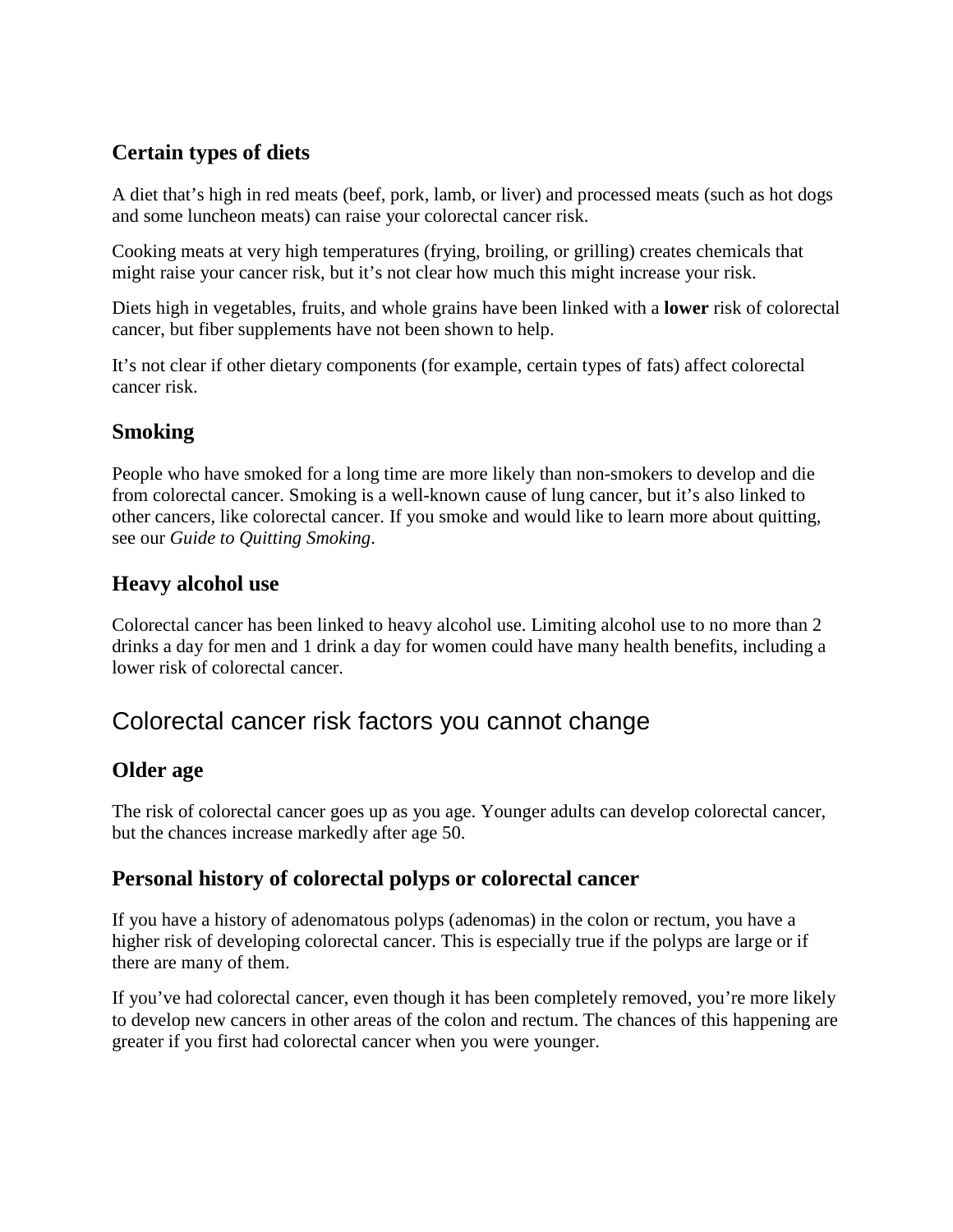### **Personal history of inflammatory bowel disease**

If you have inflammatory bowel disease (IBD), including either ulcerative colitis or Crohn's disease, you have a higher risk of colorectal cancer.

IBD) is a condition in which the colon is inflamed over a long period of time. People who have had IBD for many years often develop dysplasia. Dysplasia is a term used to describe cells in the lining of the colon or rectum that look abnormal (but not like true cancer cells) when seen under a microscope. These cells can change into cancer over time.

If you have IBD, you may need to start colorectal cancer screening at a younger age and be screened more often.

Inflammatory bowel disease is different from *irritable bowel syndrome (IBS)*. IBS is not linked to an increased risk for colorectal cancer.

## **Family history of colorectal cancer or adenomatous polyps**

Most colorectal cancers are found in people without a family history of colorectal cancer. Still, as many as 1 in 5 people with colorectal cancer have other family members who have had it.

People with a history of colorectal cancer in a first-degree relative (parent, sibling, or child) are at increased risk. The risk is even higher if the first-degree relative was diagnosed when they were younger than 45, or if more than one first-degree relative is affected.

The reasons for the increased risk are not clear in all cases. Cancers can "run in the family" because of inherited genes, shared environmental factors, or some combination of these.

Having family members who have had adenomatous polyps is also linked to a higher risk of colon cancer. (Adenomatous polyps are the kind of polyps that can become cancer.)

If you have a family history of adenomatous polyps or colorectal cancer, ask your doctor if you should start screening before age 50. If you have had adenomatous polyps or colorectal cancer, it's important to tell your close relatives so that they can pass along that information to their doctors and start screening at the right age.

### **Inherited syndromes**

About 5% to 10% of people who develop colorectal cancer have inherited gene defects (mutations) that can cause family cancer syndromes and lead to them getting the disease.

The most common inherited syndromes linked with colorectal cancers are familial adenomatous polyposis (FAP) and Lynch syndrome (hereditary non-polyposis colorectal cancer or HNPCC), but other rarer syndromes can also increase colorectal cancer risk.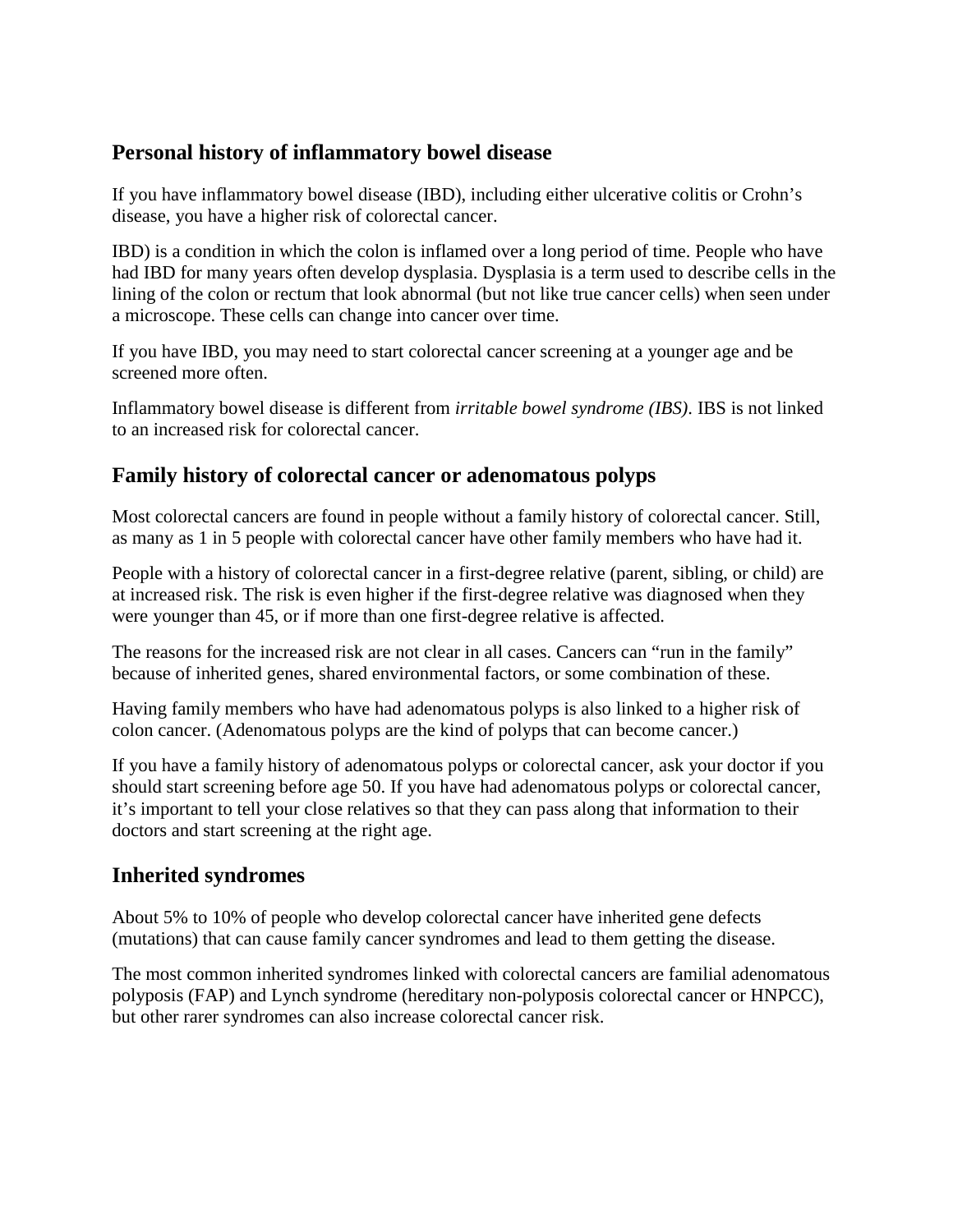**Familial adenomatous polyposis (FAP):** FAP is caused by changes (mutations) in the *APC* gene that a person inherits from his or her parents. About 1% of all colorectal cancers are caused by FAP.

In the most common type of FAP, hundreds or thousands of polyps develop in a person's colon and rectum, usually starting in their teens or early adulthood. Cancer usually develops in 1 or more of these polyps as early as age 20. By age 40, almost all people with FAP will have colon cancer if their colon hasn't been removed to prevent it. People with FAP also have an increased risk of cancers of the stomach, small intestines, and some other organs.

- In **attenuated FAP**, which is a subtype of this disorder, patients have fewer polyps (less than 100) and colorectal cancer tends to occur at a later age.
- **Gardner syndrome** is a type of FAP that also leads to benign (non-cancer) tumors of the skin, soft tissue, and bones.

**Lynch syndrome (hereditary non-polyposis colon cancer, or HNPCC):** Lynch syndrome accounts for about 2% to 4% of all colorectal cancers. In most cases, this disorder is caused by an inherited defect in either the *MLH1* or *MSH2* gene, but changes in other genes can also cause Lynch syndrome. These genes normally help repair DNA damage.

The cancers in this syndrome develop when people are relatively young. People with Lynch syndrome can have polyps, but they tend to only have a few, not hundreds as in FAP. The lifetime risk of colorectal cancer in people with this condition may be as high as 80%, but this depends on which gene is affected.

Women with this condition also have a very high risk of cancer of the endometrium (lining of the uterus). Other cancers linked to Lynch syndrome include cancer of the ovary, stomach, small intestine, pancreas, kidney, brain, ureters (tubes that carry urine from the kidneys to the bladder), and bile duct.

For more information on Lynch syndrome, see "Genetic testing, screening, and prevention for people with a strong family history of colorectal cancer."

**Turcot syndrome:** This is a rare inherited condition in which people are at increased risk of adenomatous polyps and colorectal cancer, as well as brain tumors. There are actually 2 types of Turcot syndrome:

- One is caused by gene changes similar to those seen in FAP, in which cases the brain tumors are medulloblastomas.
- The other is caused by gene changes similar to those seen in Lynch syndrome, in which cases the brain tumors are glioblastomas.

**Peutz-Jeghers syndrome:** People with this rare inherited condition tend to have freckles around the mouth (and sometimes on their hands and feet) and a special type of polyps (called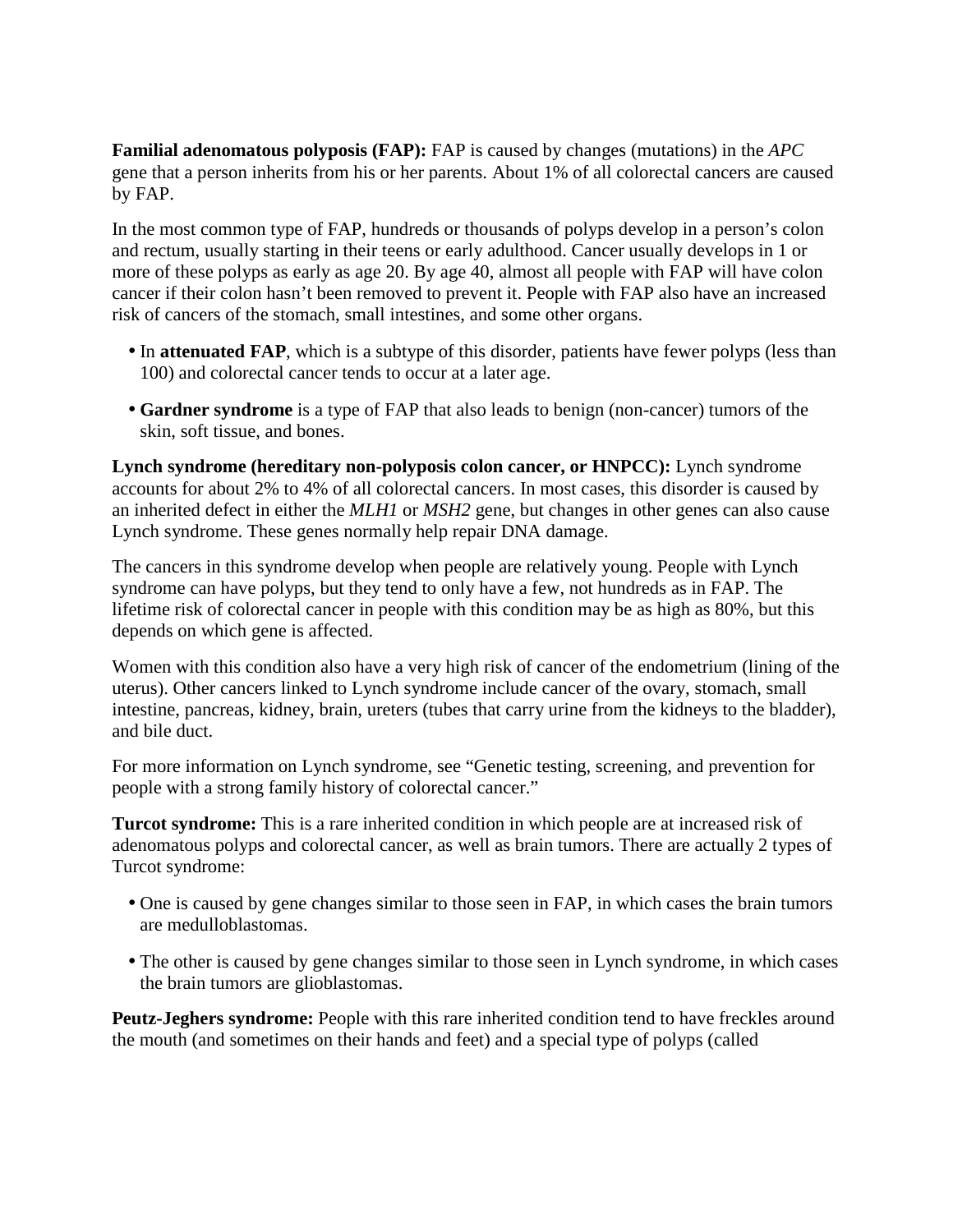*hamartomas*) in their digestive tracts. These people are at a greatly increased risk for colorectal cancer, as well as several other cancers, which usually appear at a younger than normal age. This syndrome is caused by mutations in the *STK1* gene*.*

**MUTYH-associated polyposis:** People with this syndrome develop colon polyps which will become cancer if the colon is not removed. These people also have an increased risk of cancers of the small intestine, skin, ovary, and bladder. This syndrome is caused by mutations in the *MUTYH* gene.

People with these inherited syndromes often get cancer at a younger age than usual. These syndromes are also linked to some other types of cancer. Identifying families with these syndromes is important because it lets doctors recommend specific steps such as screening and other preventive measures at an early age.

Information on risk assessment, and genetic counseling and testing for some of these syndromes can be found in "Genetic testing, screening, and prevention for people with a strong family history of colorectal cancer."

## **Racial and ethnic background**

African Americans have the highest colorectal cancer incidence and mortality rates of all racial groups in the United States. The reasons for this are not yet understood.

Jews of Eastern European descent (Ashkenazi Jews) have one of the highest colorectal cancer risks of any ethnic group in the world. Several gene mutations leading to an increased risk of colorectal cancer have been found in this group. The most common of these gene changes, called the *I1307K APC mutation*, is present in about 6% of American Jews.

## **Type 2 diabetes**

People with type 2 (usually non-insulin dependent) diabetes have an increased risk of colorectal cancer. Both type 2 diabetes and colorectal cancer share some of the same risk factors (such as being overweight or obese). But even after taking these factors into account, people with type 2 diabetes still have an increased risk. They also tend to have a less favorable prognosis (outlook) after diagnosis.

## Factors with less clear effects on colorectal cancer risk

### **Night shift work**

Results of one study suggested working a night shift at least 3 nights a month for at least 15 years may increase the risk of colorectal cancer in women. The study authors suggested this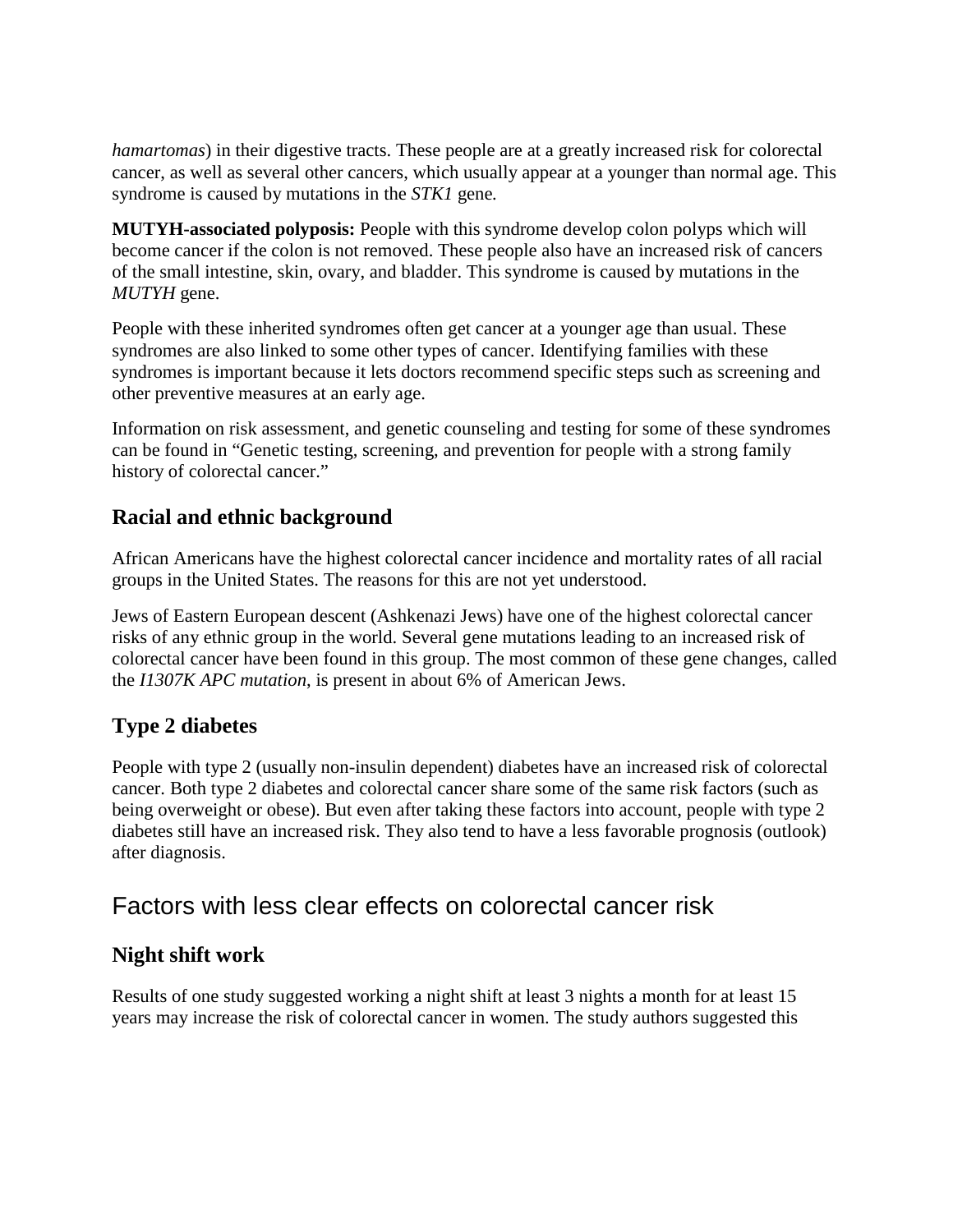might be due to changes in levels of melatonin (a hormone that responds to changes in light) in the body. More research is needed to confirm or refute this finding.

#### **Previous treatment for certain cancers**

Some studies have found that men who survive testicular cancer seem to have a higher rate of colorectal cancer and some other cancers. This might be due to the treatments they had.

Several studies have suggested that men who had radiation therapy to treat prostate cancer may have a higher risk of rectal cancer because the rectum receives some radiation during treatment. Most of these studies are based on men treated in the 1980s and 1990s, when radiation treatments were less precise than they are today. The effect of more modern radiation methods on rectal cancer risk is not clear.

# **Can colorectal cancer be prevented?**

There's no sure way to prevent colorectal cancer. But there are things you can do that might help lower your risk of getting it, such as being screened for it and changing the risk factors that you can control.

## Colorectal cancer screening

Screening is the process of looking for cancer or pre-cancer in people who have no symptoms of the disease. Regular colorectal cancer screening is one of the most powerful ways to prevent colorectal cancer.

From the time the first abnormal cells start to grow into polyps, it usually takes about 10 to 15 years for them to turn into colorectal cancer. With regular screening, most polyps can be found and removed before they become cancer. Screening can also find colorectal cancer early, when it is highly curable.

It's recommended that people who are not at increased risk of colorectal cancer start screening at age 50. There are many screening tests available. People at higher risk, such as those with a strong family history of colorectal cancer, might benefit from starting screening at a younger age. If you have a family history or other risk factors for colorectal cancer, such as inflammatory bowel disease, talk with your doctor about your risk and your screening options. (See our screening guidelines in "American Cancer Society recommendations for colorectal cancer early detection.") You might also benefit from genetic counseling to look at your family medical tree to see how likely it is that you have a family cancer syndrome.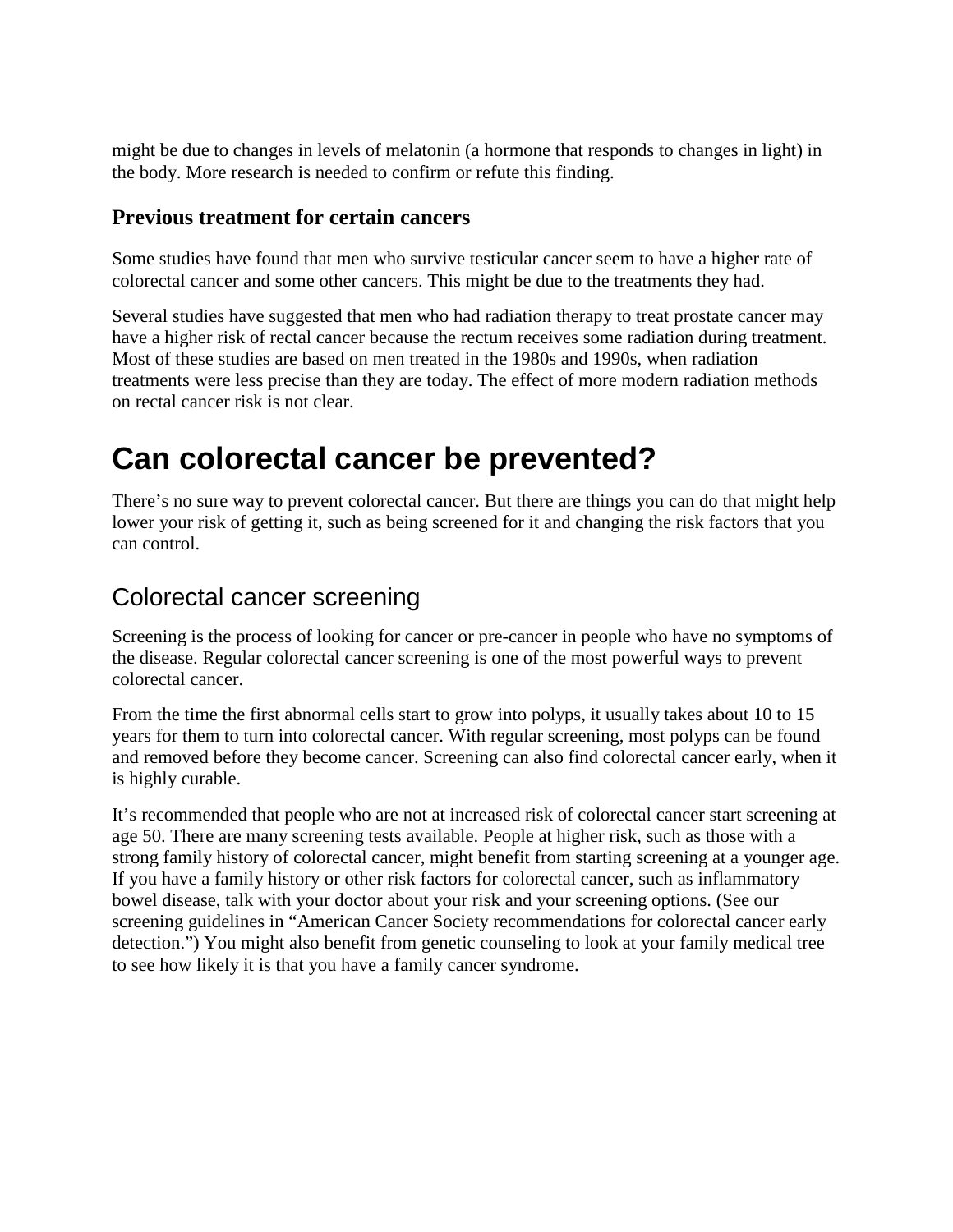## Body weight, physical activity, and diet

You might be able to lower your risk of colorectal cancer by managing some of the risk factors that you can control, like diet and physical activity.

**Weight:** Being overweight or obese increases the risk of colorectal cancer in both men and women, but the link seems to be stronger in men. Having more belly fat (that is, a larger waistline) has also been linked to colorectal cancer.

**Physical activity:** Increasing your level of activity can lower your risk of colorectal cancer and polyps. Regular moderate activity (doing things that make you breathe as hard as you would during a brisk walk) lowers the risk, but vigorous activity might have an even greater benefit.

**Diet:** Overall, diets that are high in vegetables, fruits, and whole grains (and low in red and processed meats) have been linked with lower colorectal cancer risk, although it's not exactly clear which factors are important. Many studies have found a link between red meats (beef, pork, and lamb) or processed meats (such as hot dogs, sausage, and lunch meats) and increased colorectal cancer risk.

In recent years, some large studies have suggested that fiber in the diet, especially from whole grains, may lower colorectal cancer risk. Research is still being done in this area.

**Alcohol:** Several studies have found a higher risk of colorectal cancer with increased alcohol use, especially among men.

At this time, the best advice about diet and activity to possibly reduce your risk of colorectal cancer is to:

- Avoid obesity and weight gain around the midsection.
- Increase the intensity and amount of your physical activity.
- Limit red and processed meats.
- Eat more vegetables and fruits.
- Get the recommended levels of calcium and vitamin D (see below).
- Avoid excess alcohol.

For more about diet and physical activity, see the *American Cancer Society Guidelines on Nutrition and Physical Activity for Cancer Prevention*.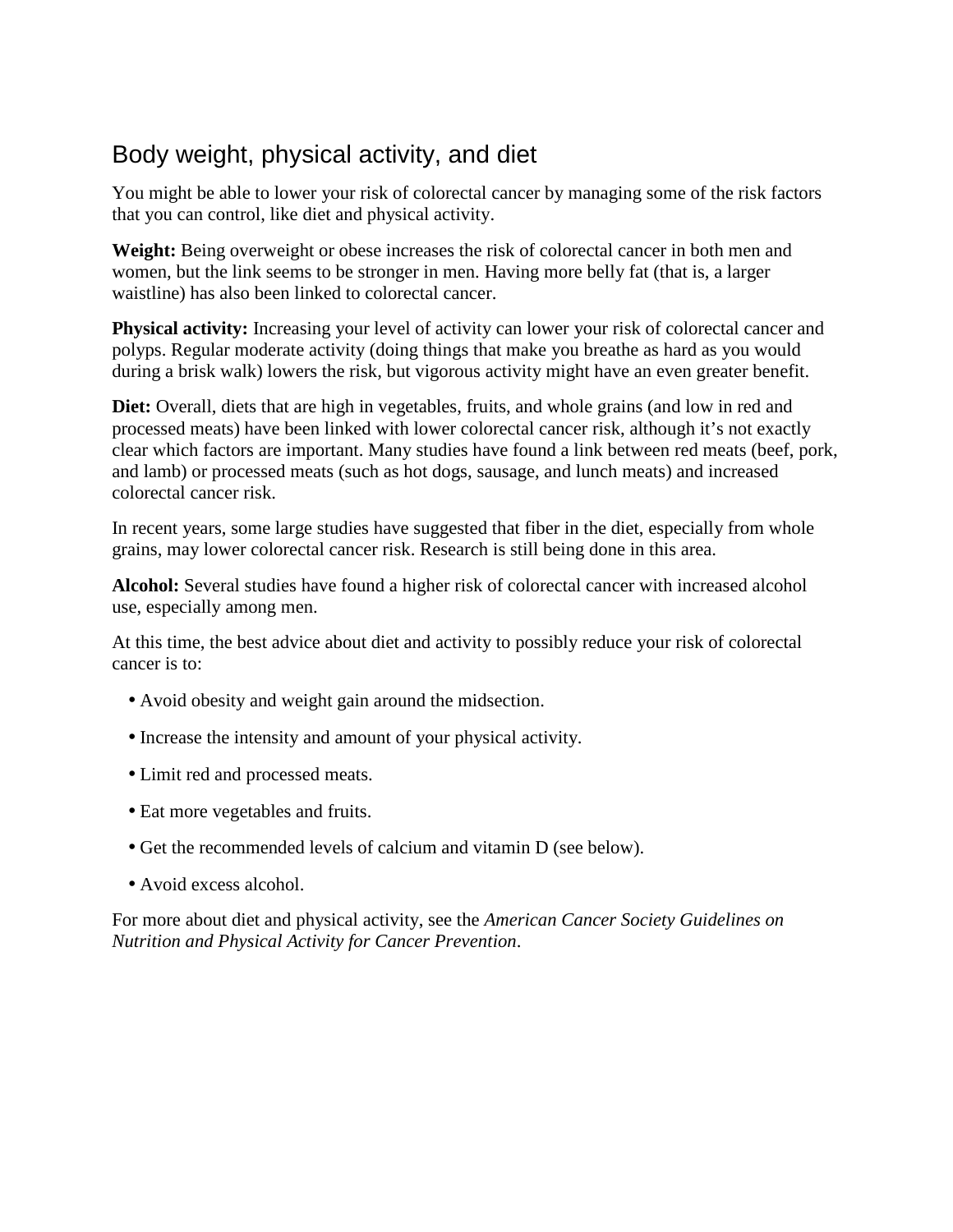## Not smoking

Long-term smoking is linked to an increased risk of colorectal cancer, as well as many other cancers and health problems. If you smoke and would like help quitting, call the American Cancer Society at 1-800-227-2345*.*

## Vitamins, calcium, and magnesium

Some studies suggest that taking a daily multi-vitamin containing folic acid, or folate, may lower colorectal cancer risk, but not all studies have found this. In fact, some studies have hinted that folic acid might help existing tumors grow. More research is needed in this area.

Some studies have suggested that vitamin D, which you can get from being in the sun, in certain foods, or in a vitamin pill, can lower colorectal cancer risk. Because of concerns that excess sun exposure can cause skin cancer, most experts don't recommend this as a way to lower colorectal cancer risk at this time.

Other studies suggest that increasing calcium in your diet may lower colorectal cancer risk. Calcium is important for a number of health reasons aside from possible effects on cancer risk. But because of the possible increased risk of prostate cancer in men who take in a lot of calcium, the American Cancer Society doesn't recommend increasing calcium specifically to try to lower cancer risk.

Calcium and vitamin D might work together to reduce colorectal cancer risk, because vitamin D helps the body absorb calcium. Still, not all studies have found that supplements of these nutrients reduce risk.

A few studies have found a possible link between a diet that's high in magnesium and reduced colorectal cancer risk, especially among women. More research is needed to determine if this link exists.

## Non-steroidal anti-inflammatory drugs (NSAIDs)

Many studies have found that people who regularly take aspirin and other non-steroidal antiinflammatory drugs (NSAIDs), such as ibuprofen (Motrin<sup>®</sup>, Advil<sup>®</sup>) and naproxen (Aleve<sup>®</sup>), have a lower risk of colorectal cancer and polyps. Most of these studies looked at people who took these medicines for reasons such as to treat arthritis or prevent heart attacks. Other studies have provided strong evidence that aspirin can help prevent the growth of polyps in people who were treated for early stages of colorectal cancer or had polyps removed in the past.

But aspirin and other NSAIDs can cause serious or even life-threatening side effects such as bleeding from stomach irritation, which may outweigh the benefits of these medicines for the general public. For this reason, most experts don't recommend taking NSAIDs just to lower colorectal cancer risk if you are at average risk. But other possible benefits of aspirin, such as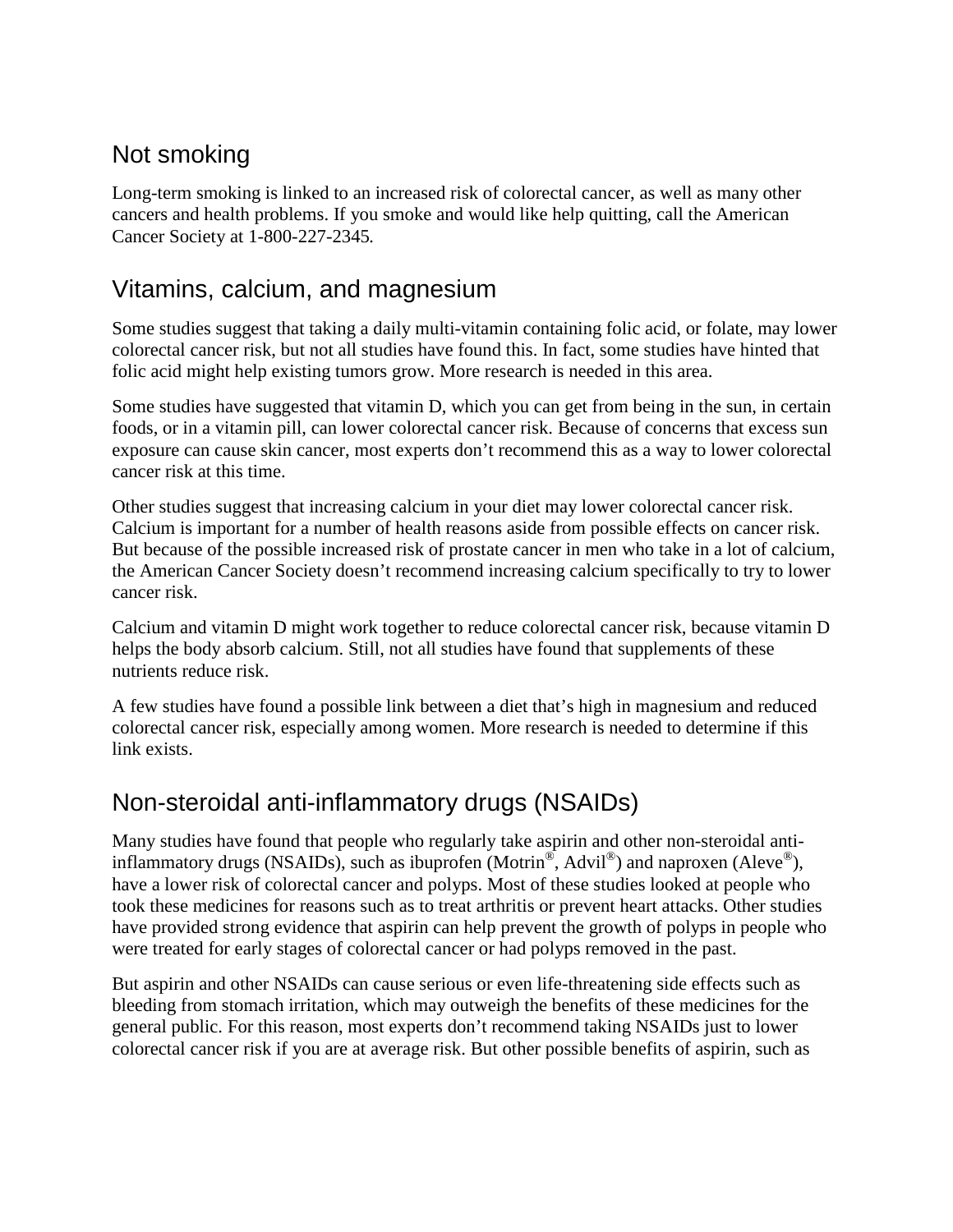lowering the chances of getting some types of heart disease, might outweigh the risks in certain groups of people, such as those at higher risk for heart disease.

The value of these drugs for people at increased colorectal cancer risk is being studied. Celecoxib (Celebrex® ) has been approved by the US Food and Drug Administration (FDA) for reducing polyps in people with familial adenomatous polyposis (FAP). This drug may cause less bleeding in the stomach than other NSAIDs, but it may increase the risk of heart attacks and strokes.

Aspirin and other NSAIDs can have serious side effects, so check with your doctor before starting to take any of them on a regular basis.

## Menopausal hormone therapy for women

Taking estrogen and progesterone after menopause (sometimes called *menopausal hormone therapy* or *combined hormone replacement therapy*) may reduce a woman's risk of colorectal cancer, but cancers found in women taking these hormones after menopause may be at a more advanced stage.

Taking estrogen and progesterone after menopause also lowers the risk of osteoporosis (bone thinning). But it can also increase a woman's risk of heart disease, blood clots, and cancers of the breast and lung.

If you are considering using menopausal hormone therapy, be sure to discuss the pros and cons with your doctor.

# **Genetic testing, screening, and prevention for people with a strong family history of colorectal cancer**

If you have a family history of colorectal polyps or cancer, you have a higher risk of getting colorectal cancer yourself. This risk can be even higher in people with a **strong** family history of colorectal cancer. While cancer in close (first-degree) relatives such as parents, brothers, and sisters is most concerning, cancer in more distant relatives can also be important. Having 2 or more relatives with colorectal cancer is more concerning than having only one relative with it. It's also more concerning if your relatives were diagnosed with cancer at a younger age than usual.

If you have a family history of colorectal cancer, talk with your doctor. You might benefit from speaking with a genetic counselor or other health professional who is trained in genetic counseling. They can review your family history to see how likely it is that you have a family cancer syndrome. The counselor can also help you decide if genetic testing is right for you. If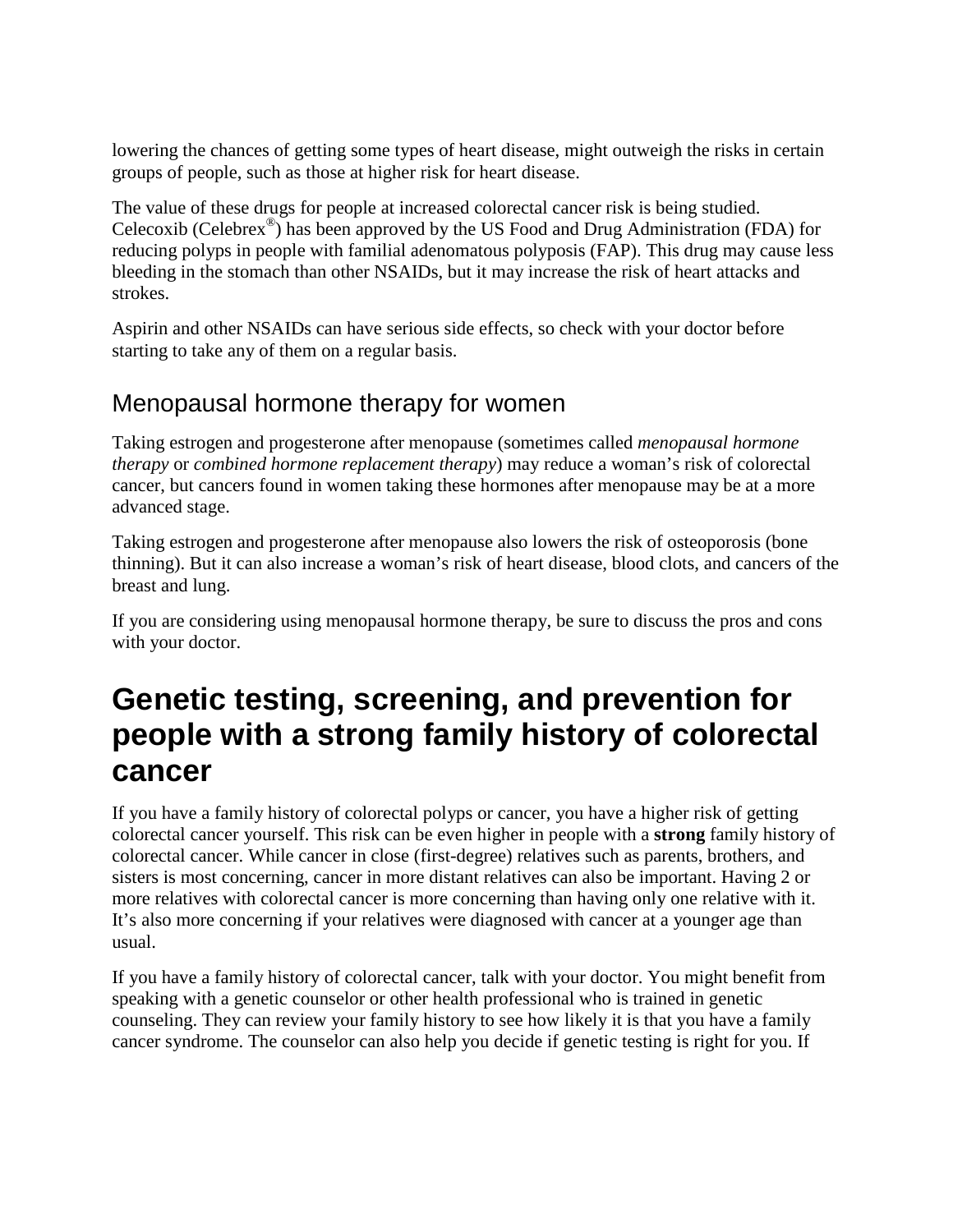you have testing and are found to have an abnormal gene, there might be steps you can take to help lower your risk of colorectal cancer, such as getting screened at an early age or even having surgery.

But before getting genetic testing, it's important to know ahead of time what the results may or may not tell you about your risk. Genetic testing is not perfect, and for some people the tests may not provide clear answers. This is why meeting with a genetic counselor or cancer genetics professional is important before deciding to be tested. To learn more about this, see *Genetic Testing: What You Need to Know*.

Genetic tests can help show if members of certain families have inherited a high risk of colorectal cancer due to inherited cancer syndromes such as Lynch syndrome (also known as hereditary non-polyposis colorectal cancer, or HNPCC) or familial adenomatous polyposis (FAP).

In families known to have one of these inherited syndromes, family members who decide not to get tested are still usually advised to start being screened for colorectal cancer at an early age, and to get screened more often. Family members who are tested and are found not to have the mutated gene may be able to be screened at the same age and frequency as people at average risk.

## Testing for Lynch syndrome (hereditary non-polyposis colorectal cancer, or HNPCC)

Lynch syndrome can greatly increase a person's risk for colorectal cancer. The lifetime risk of colorectal cancer in people with this condition can range from about 10% to about 80%, depending on which mutated gene is causing the syndrome.

People with Lynch syndrome are also at increased risk for some other cancers, such as cancers of the uterus (endometrium), ovaries, stomach, small bowel, pancreas, kidneys, brain, ureters (tubes that carry urine from the kidneys to the bladder), and bile duct.

#### **Amsterdam criteria**

Doctors have found that many families with Lynch syndrome tend to have certain characteristics, which are known as the *Amsterdam criteria*:

- At least 3 relatives have colorectal cancer (or another cancer linked with Lynch syndrome).
- One is a first-degree relative (parent, sibling, or child) of the other 2 relatives.
- At least 2 successive generations are involved.
- At least 1 relative had their cancer when they were younger than age 50.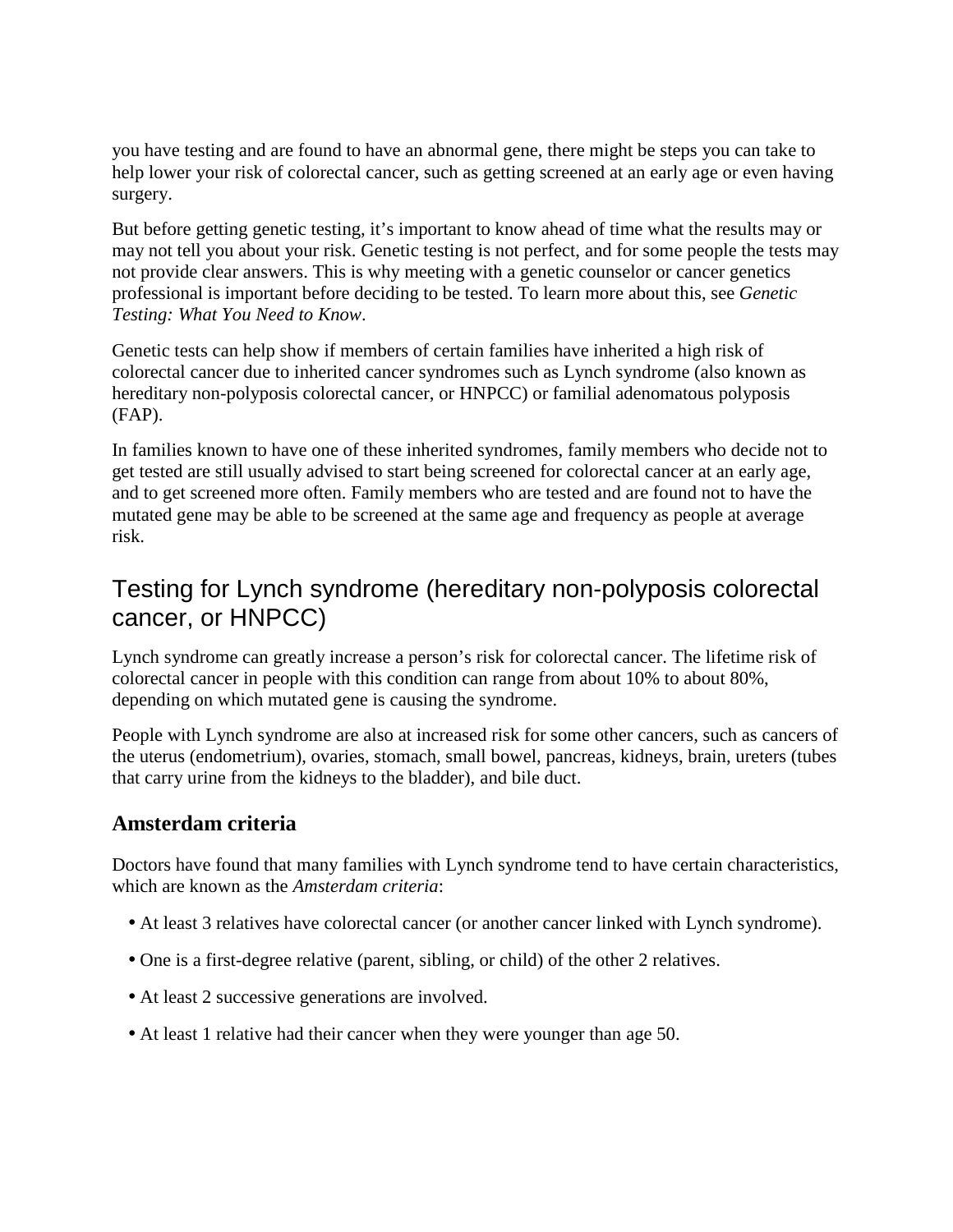If all of these apply to your family, then you might want to seek genetic counseling. But even if your family history satisfies the Amsterdam criteria, it doesn't always mean you have Lynch syndrome. Only about half of families who meet the Amsterdam criteria have Lynch syndrome. The other half do not, and although their colorectal cancer rate is about twice as high as normal, it's not as high as that of people with Lynch syndrome. On the other hand, many families with Lynch syndrome do not meet the Amsterdam criteria.

## **Revised Bethesda guidelines**

A second set of criteria, called the *revised Bethesda guidelines*, can be used to determine whether a person with colorectal cancer should have his or her cancer tested for genetic changes that are seen with Lynch syndrome. (These changes are called *microsatellite instability* or *MSI.*) These criteria include at least one of the following:

- The person is younger than 50 years.
- The person has or had a second colorectal cancer or another cancer (endometrial, stomach, pancreas, small intestine, ovary, kidney, brain, ureters, or bile duct) linked to Lynch syndrome.
- The person is younger than 60 years, and the cancer has certain characteristics seen with Lynch syndrome when it's viewed under a microscope.
- The person has a first-degree relative (parent, sibling, or child) younger than 50 who was diagnosed with colorectal cancer or another cancer linked to Lynch syndrome (endometrial, stomach, pancreas, small intestine, ovary, kidney, brain, ureter, or bile duct).
- The person has 2 or more first- or second-degree relatives (aunts, uncles, nieces, nephews, or grandparents) who had colorectal cancer or another Lynch syndrome-related cancer at any age.

If a person with colorectal cancer has any of the Bethesda criteria, testing for MSI may be advised. If MSI is found, the doctor will recommend that the patient be tested for a Lynch syndrome-associated gene mutation.

It's important to know that most people who meet the Bethesda criteria do not have Lynch syndrome, and that you can have Lynch syndrome and not meet any of the criteria listed. Not all doctors use the Bethesda guidelines to decide who should have MSI testing. In fact, some experts recommend that all colorectal cancers be tested for MSI. Most doctors recommend genetic testing for Lynch syndrome for anyone whose cancer tests positive for MSI.

Even if you don't have cancer, your doctor may suspect that Lynch syndrome runs in your family based on cases of colorectal cancer and other cancers associated with this syndrome in your relatives. In that case, your doctor may recommend genetic counseling to evaluate your risk.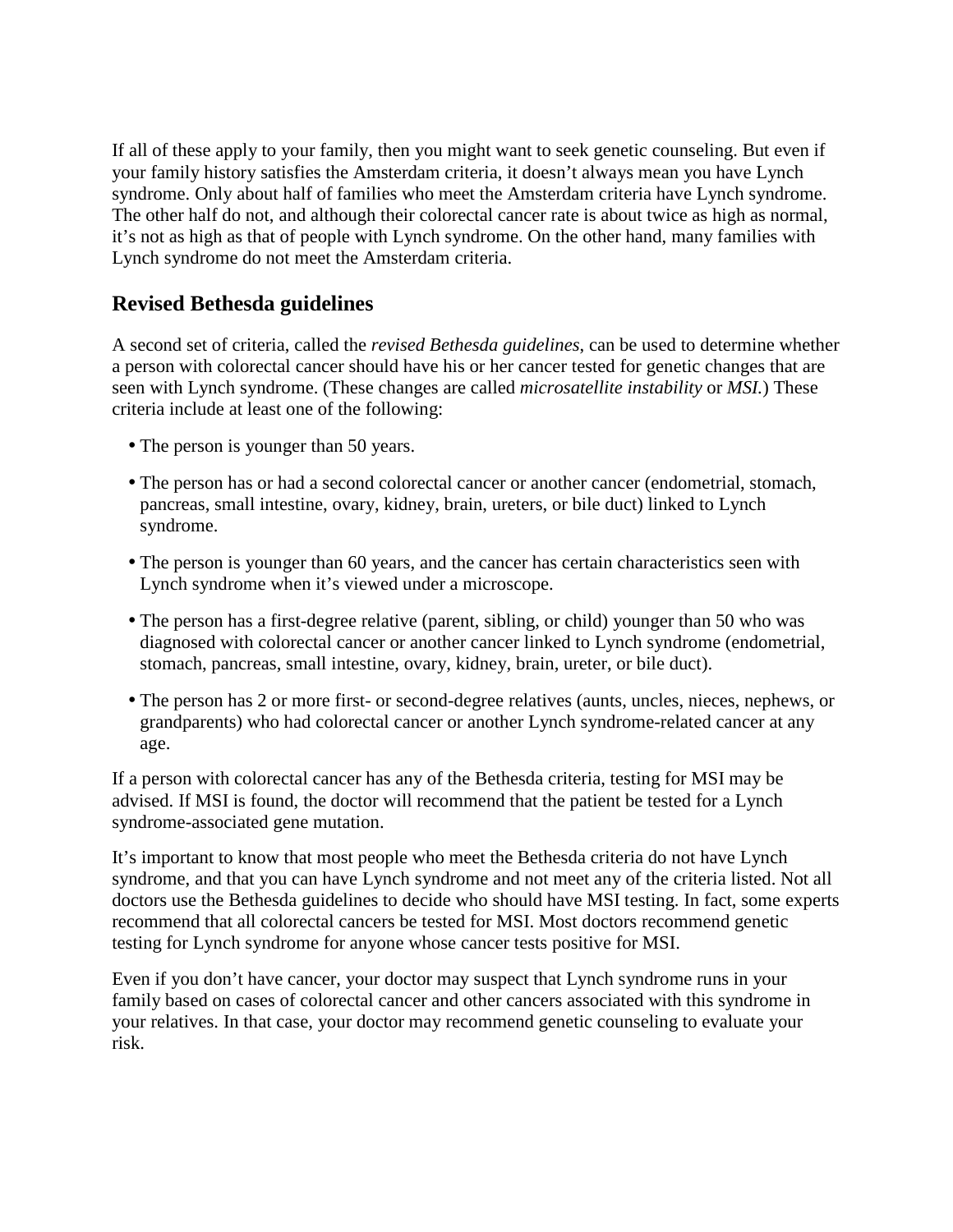In families known to carry a Lynch syndrome gene mutation, doctors recommend that family members who have tested positive for the mutation and those who have not been tested should start colonoscopy screening during their early 20s to remove any polyps and find any cancers at the earliest possible stage. (See the section American Cancer Society recommendations for colorectal cancer early detection.) People known to carry one of the gene mutations may also be offered the option of removal of most of the colon.

## Testing for familial adenomatous polyposis (FAP)

FAP typically causes hundreds of polyps in the colon and rectum, which over time leads to colorectal cancer. Because FAP causes polyps and cancer earlier than the usual age to start colorectal cancer screening, sometimes FAP isn't diagnosed until the colon is examined in someone who has cancer. If changes in the gene that causes FAP are found in one person, doctors will recommend that his or her close relatives (brothers, sisters, and children) be tested. FAP may also be suspected if a person is found to have many polyps during a colonoscopy that was done because of problems like rectal bleeding or anemia.

Genetic counseling and testing is available for people who may have FAP based on their personal or family history. Their lifetime risk of developing colorectal cancer is near 100%, and in most cases it develops before the age of 40. People who test positive for the gene change linked to FAP should start being screened with colonoscopy in their teens. (See American Cancer Society recommendations for colorectal cancer early detection.) Most doctors recommend that people with FAP have their colon removed when they're in their 20s to prevent cancer from developing.

## Testing for other inherited cancer syndromes

Certain other inherited syndromes, such as *MUTYH*-associated polyposis and Peutz-Jeghers syndrome, can also greatly increase a person's risk of colorectal cancer. If you have certain criteria that suggest you might have one of the syndromes, your doctor might suggest genetic counseling and testing to look for the gene changes that cause them.

# **Signs and symptoms of colorectal cancer**

Early colorectal cancers may not cause any symptoms. This is why screening is recommended for most people, starting at age 50.

If colorectal cancer does cause symptoms, they may include:

- A change in bowel habits, such as diarrhea, constipation, or narrowing of the stool, that lasts for more than a few days
- A feeling that you need to have a bowel movement that doesn't go away when you do so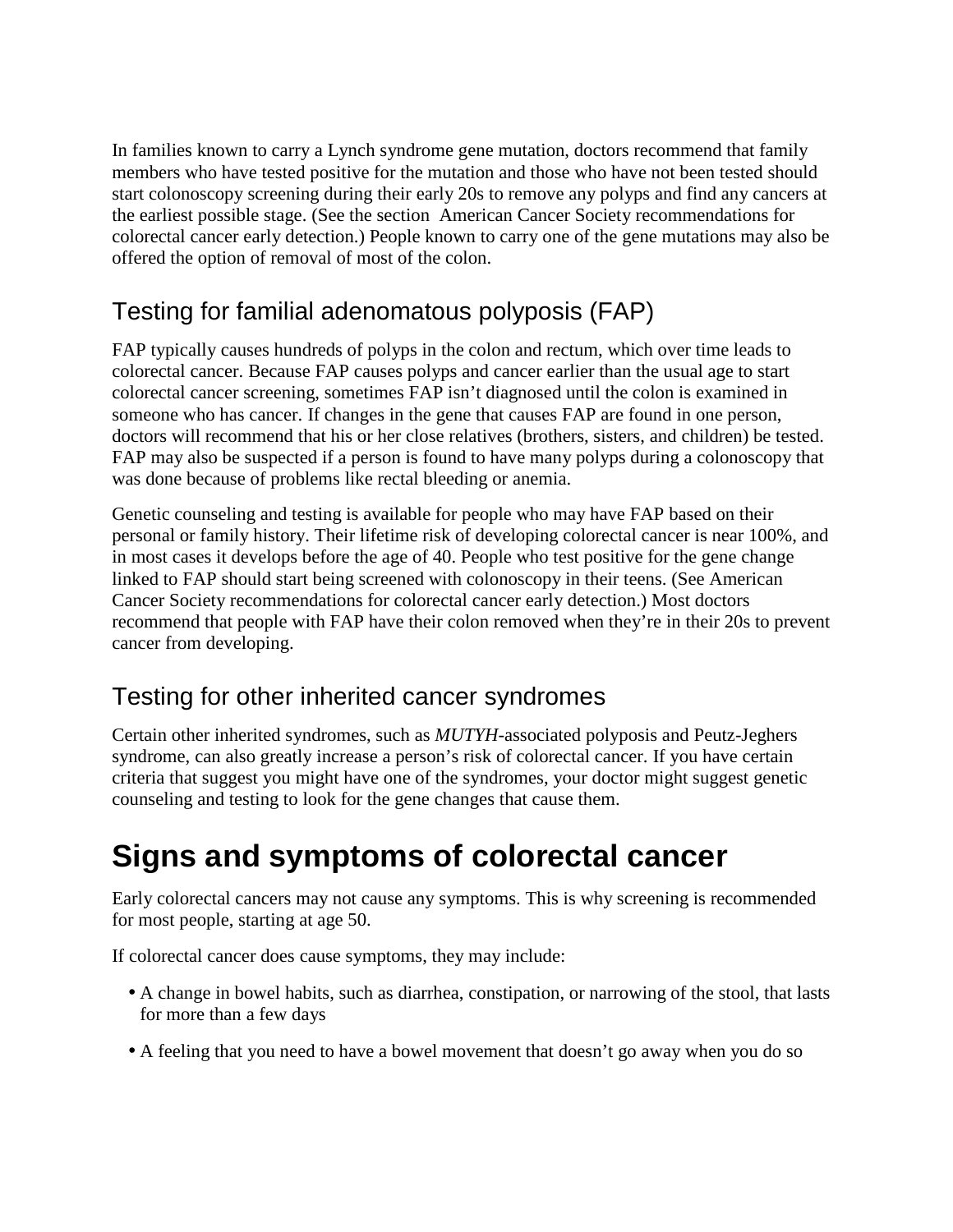- Rectal bleeding
- Blood in the stool, which may make it look dark
- Cramping or abdominal (belly) pain
- Weakness and fatigue
- Unintended weight loss

Colorectal cancers can often bleed into the digestive tract. While sometimes you can see blood in the stool or it looks darker, often the stool looks normal. But over time, the blood loss can build up and can lead to low red blood cell counts (anemia). Sometimes the first sign of colorectal cancer is a blood test showing a low red blood cell count.

Most of these problems are more often caused by conditions other than colorectal cancer, such as infection, hemorrhoids, or irritable bowel syndrome. Still, if you have any of these problems, it's important to see a doctor right away so the cause can be found and treated, if needed.

# **Colorectal cancer screening tests**

Screening is the process of looking for cancer in people who have no symptoms of the disease. Several tests can be used to screen for colorectal cancers. These tests can be divided into:

- **Tests that can find both colorectal polyps and cancer:** These tests look at the structure of the colon itself to find any abnormal areas. This is done either with a scope put into the rectum or with special imaging (x-ray) tests. Polyps found during these tests can be removed before they become cancerous, so these tests may prevent colorectal cancer. Because of this, these tests are preferred if they are available and you are willing to have them.
- **Tests that mainly find cancer:** These tests check the stool (feces) for signs of cancer. These tests are less invasive and easier to have done, but they are less likely to detect polyps.

These tests as well as others also can be used when people have symptoms of colorectal cancer and other digestive diseases.

## Tests that can find both colorectal polyps and cancer

### **Flexible sigmoidoscopy**

During this test, the doctor looks at part of the colon and rectum with a sigmoidoscope – a flexible, lighted tube about the thickness of a finger with a small video camera on the end. It's put in through the rectum and moved into the lower part of the colon. Images from the scope are seen on a display monitor.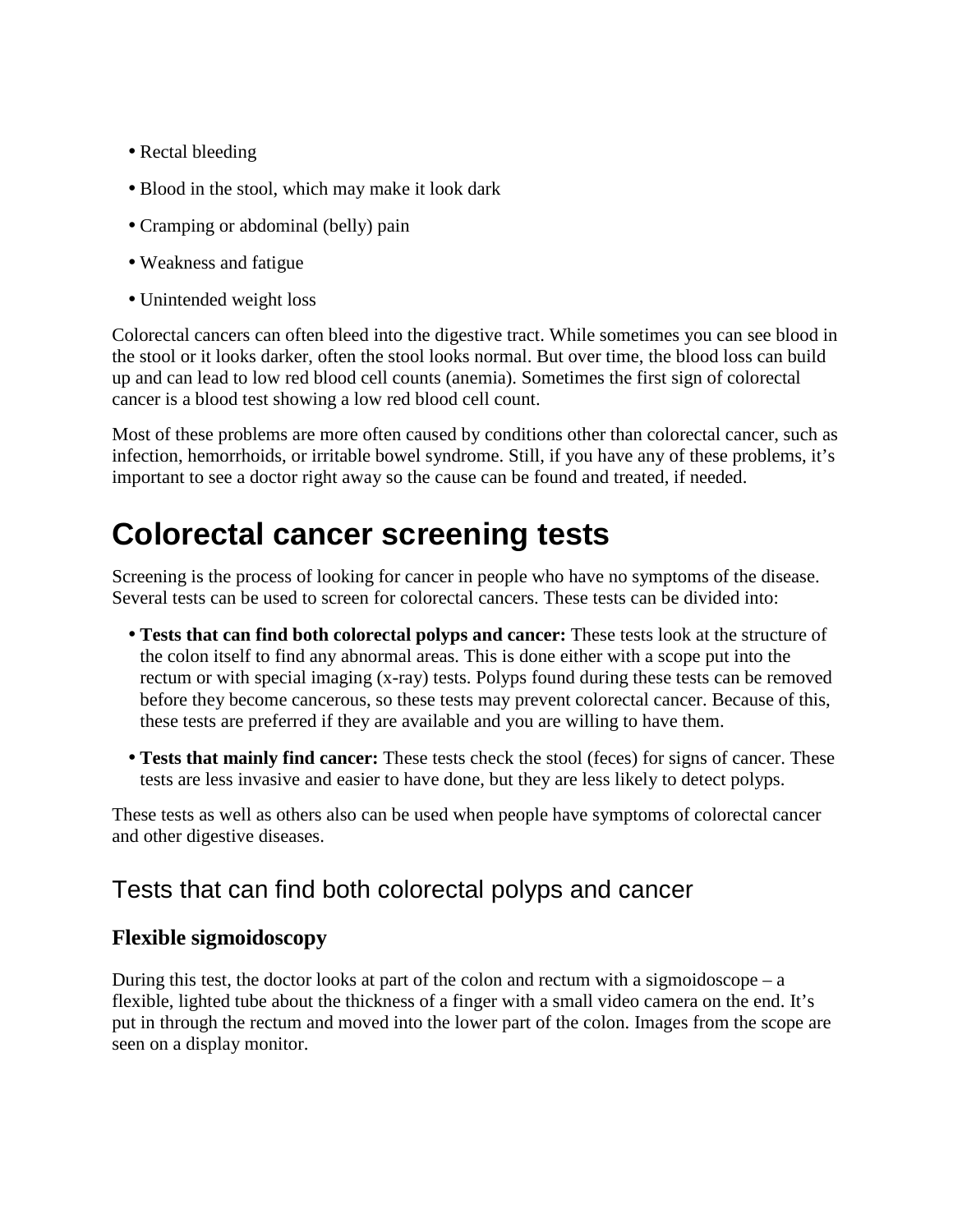Using the sigmoidoscope, your doctor can look at the inside of the rectum and part of the colon to detect (and possibly remove) any abnormality. The sigmoidoscope is only 60 centimeters (about 2 feet) long, so the doctor is able to see the entire rectum but less than half of the colon with this procedure.

**Before the test:** Be sure your doctor knows about any medicines you are taking. You might need to change how you take them before the test. Your colon and rectum must be empty and clean so your doctor can see the lining of the sigmoid colon and rectum. You will get specific instructions to follow to clean them out. You may be asked to follow a special diet (such as drinking only clear liquids) for a day before the test. You may also be asked to use enemas or to use strong laxatives to clean out your colon before the test. Be sure to tell your doctor about any medicines you are taking, as you might need to change how you take them before the test.

**During the test:** A sigmoidoscopy usually takes about 10 to 20 minutes. Most people don't need to be sedated for this test, but this might be an option you can discuss with your doctor. Sedation may make the test less uncomfortable, but you'll need some time to recover from it and you'll need someone with you to take you home after the test.

You'll probably be asked to lie on a table on your left side with your knees pulled up near your chest. Before the test, your doctor may put a gloved, lubricated finger into your rectum to examine it. For the test itself, the sigmoidoscope is first lubricated to make it easier to insert into the rectum. The scope may feel cold as it's put in. Air will be pumped into the colon through the sigmoidoscope so the doctor can see the walls of the colon better.

During the procedure, you might feel pressure and slight cramping in your lower belly. To ease discomfort and the urge to have a bowel movement, it helps to breathe deeply and slowly through your mouth. You'll feel better after the test once the air leaves your colon.

If a small polyp is found during the test, the doctor may remove it with a small instrument passed through the scope. The polyp will be sent to a lab to be looked at. If a pre-cancerous polyp (an adenoma) or colorectal cancer is found, you'll need to have a colonoscopy later to look for polyps or cancer in the rest of the colon.

**Possible complications and side effects:** This test may be uncomfortable because of the air put into the colon, but it should not be painful. Be sure to let your doctor know if you feel pain during the procedure. You might see a small amount of blood in your first bowel movement after the test. More serious bleeding and puncture of the colon are possible complications, but they are very uncommon.

#### **Colonoscopy**

For this test, the doctor looks at the entire length of the colon and rectum with a colonoscope, a thin, flexible, lighted tube with a small video camera on the end. It's basically a longer version of a sigmoidoscope. It's put in through the anus and into the rectum and colon. Special instruments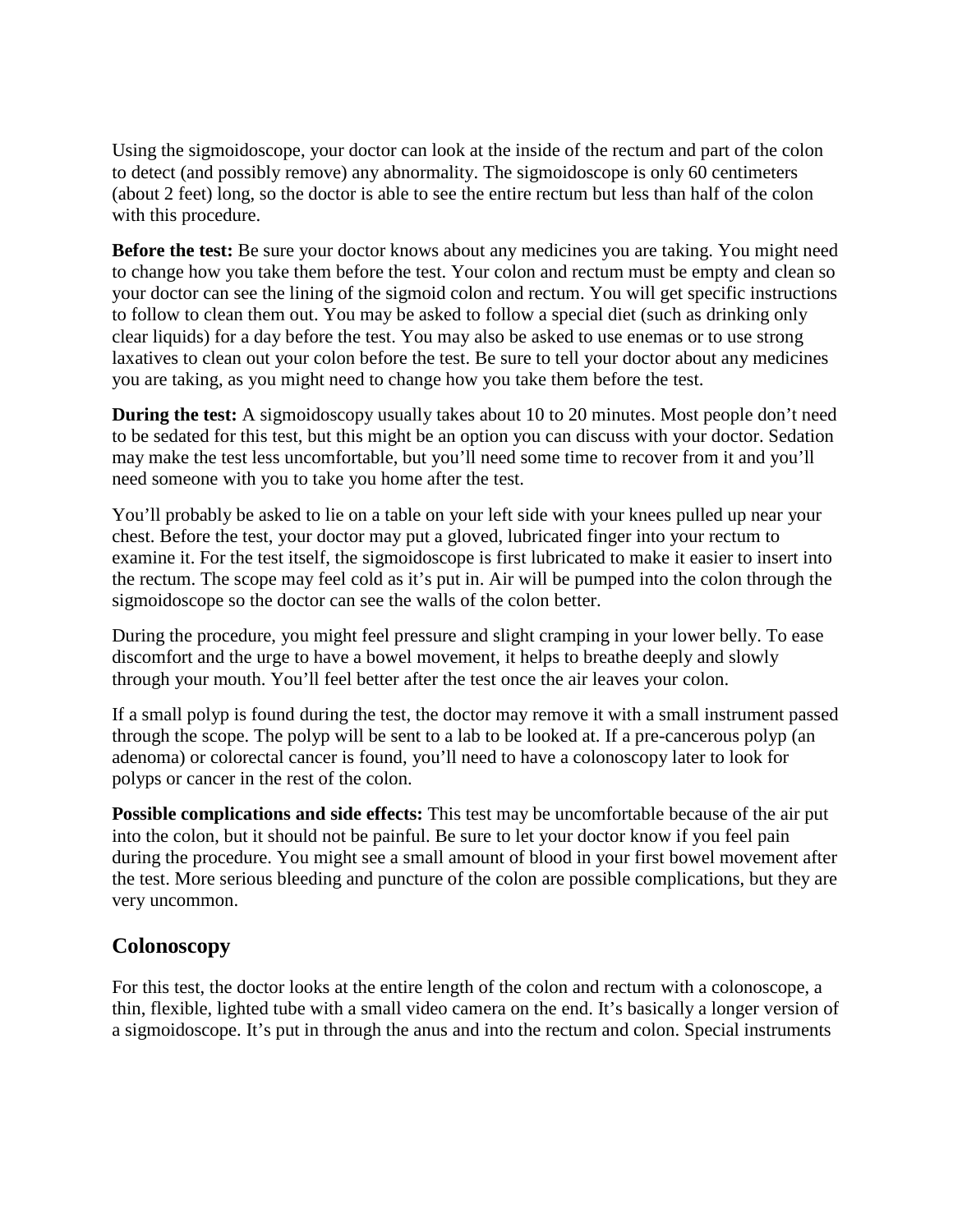can be passed through the colonoscope to biopsy (sample) or remove any suspicious-looking areas such as polyps, if needed.

Colonoscopy may be done in a hospital outpatient department, in a clinic, or in a doctor's office.

**Before the test:** Be sure your doctor knows about any medicines you are taking. You might need to change how you take them before the test. The colon and rectum must be empty and clean so your doctor can see their inner linings during the test. This can be done many ways, but the most common involves drinking large amounts of a liquid laxative the evening before and the morning of the procedure. This leads to spending a lot of time in the bathroom.

Your doctor will give you specific instructions. It's important to read these carefully a few days ahead of time, since you may need to follow a special diet for at least a day before the test and to shop for supplies and laxatives. If you're not sure about any of the instructions, call the doctor's office and go over them with the nurse.

You will probably also be told not to eat or drink anything after midnight the night before your test. If you normally take prescription medicines in the mornings, talk with your doctor or nurse about how to manage them for the day.

Because a sedative is used during the test, you'll need to arrange for someone you know to take you home from the test (not just a cab or Uber).

**During the test:** The test itself usually takes about 30 minutes, but it may take longer if a polyp is found and removed. Before it starts, you'll be given a sedating medicine (into a vein) to make you feel relaxed and sleepy during the procedure. For most people, this medicine makes them unaware of what's going on and unable to remember the procedure afterward. You'll wake up after the test is over, but might not be fully awake until later in the day.

During the test, you'll be asked to lie on your side with your knees pulled up. A drape will cover you. Your blood pressure, heart rate, and breathing rate will be monitored during and after the test.

Your doctor might insert a gloved finger into the rectum to examine it before putting in the colonoscope. The colonoscope is lubricated so it can be inserted easily into the rectum. Once in the rectum, the colonoscope is passed all the way to the beginning of the colon, called the cecum.

If you're awake, you may feel an urge to have a bowel movement when the colonoscope is inserted or pushed further up the colon. The doctor also puts air into the colon through the colonoscope to make it easier to see the lining of the colon and use the instruments to perform the test. To ease any discomfort, it may help to breathe deeply and slowly through your mouth.

The doctor will look at the inner walls of the colon as he or she slowly removes the colonoscope. If a small polyp is found, it may be removed. This is because some small polyps may become cancer over time. Removing the polyp is usually done by passing a wire loop through the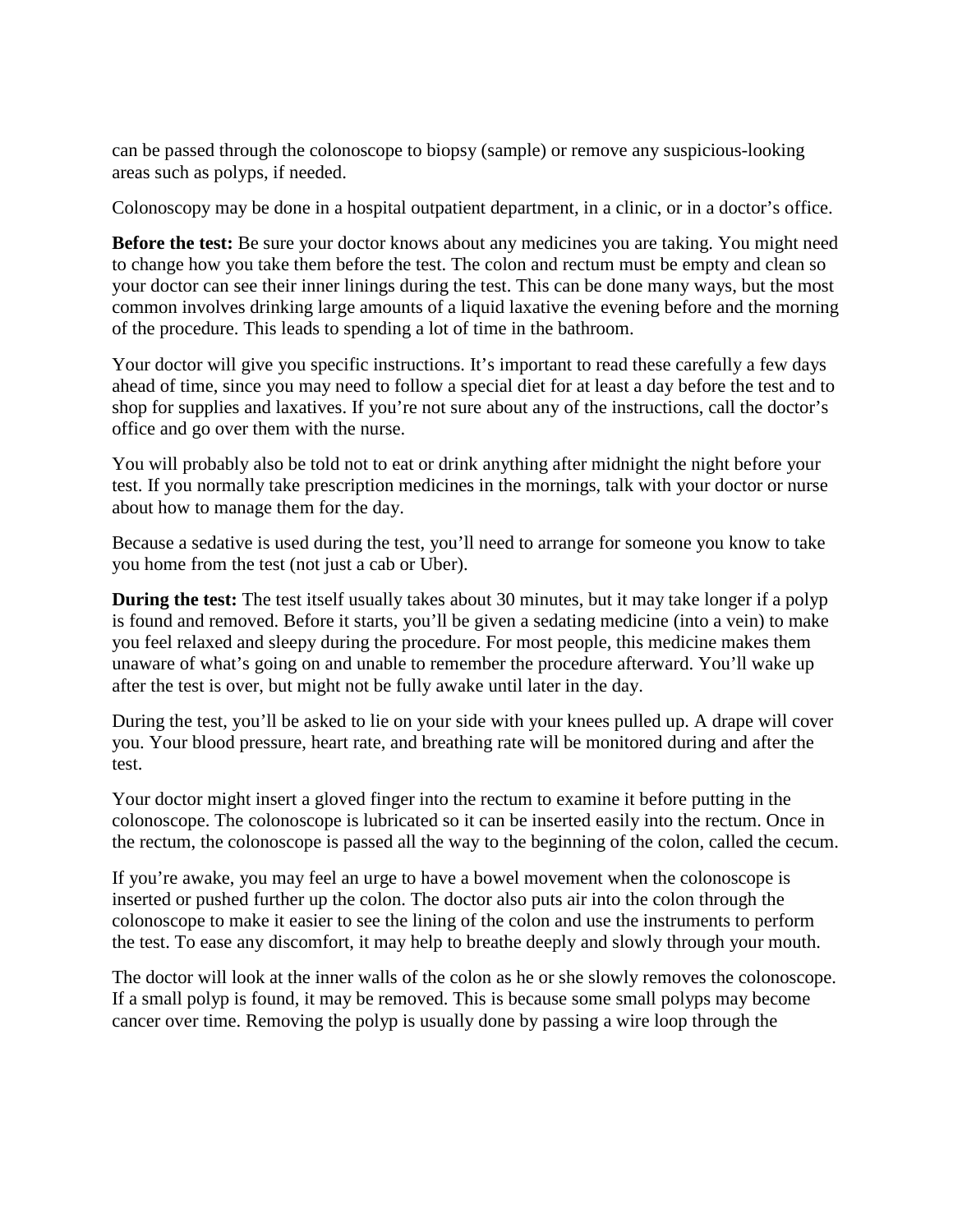colonoscope to cut the polyp from the wall of the colon with an electric current. The polyp is then sent to a lab to be checked to see if it has any areas that have changed into cancer.

If your doctor sees a larger polyp or tumor or anything else abnormal, a biopsy may be done. A small piece of tissue is taken out through the colonoscope. The tissue is checked in the lab to see if it's cancer, a benign (non-cancerous) growth, or a result of inflammation.

**Possible side effects and complications:** The bowel preparation before the test is unpleasant. The test itself might be uncomfortable, but the sedative usually helps with this, and most people feel normal once the effects of the sedative wear off. Because air is pumped into the colon during the test, people sometimes feel bloated, have gas pains, or have cramping for a while after the test until the air passes out.

Some people may have low blood pressure or changes in heart rhythm due to the sedation during the test, but these are rarely serious.

If a polyp is removed or a biopsy is done during the colonoscopy, you might notice some blood in your stool for a day or 2 after the test. Serious bleeding is uncommon, but in rare cases, bleeding might need to be treated or can even be life-threatening.

Colonoscopy is a safe procedure, but in rare cases the colonoscope can puncture the wall of the colon or rectum. This is called a *perforation*. Symptoms can include severe abdominal (belly) pain, nausea, and vomiting. This can be a major (or even life-threatening) complication, because it can lead to a serious abdominal (belly) infection. The hole may need to be repaired with surgery. Ask your doctor about the risk of this complication.

You can read more about colonoscopy and sigmoidoscopy in *Frequently Asked Questions About Colonoscopy and Sigmoidoscopy.*

### **Double-contrast barium enema (DCBE)**

This test is also called an *air-contrast barium enema* or a *barium enema with air contrast*. It may also be called a *lower GI series*. It's basically a type of x-ray test. Barium sulfate, which is a chalky liquid, and air are put into the colon and rectum to outline the inner lining. This can show abnormal areas on x-rays. If suspicious areas are seen on this test, a colonoscopy will be needed to explore them further.

**Before the test:** It's very important that the colon and rectum are empty and clean so they can be seen during the test. You'll be given specific instructions on how to prepare for the test. For example, you may be asked to clean your bowel the night before with laxatives and/or take enemas the morning of the exam. You'll probably be asked to follow a clear liquid diet for at least a day before the test. You may also be told to avoid eating or drinking dairy products the day before the test, and to not eat or drink anything after midnight on the night before the test.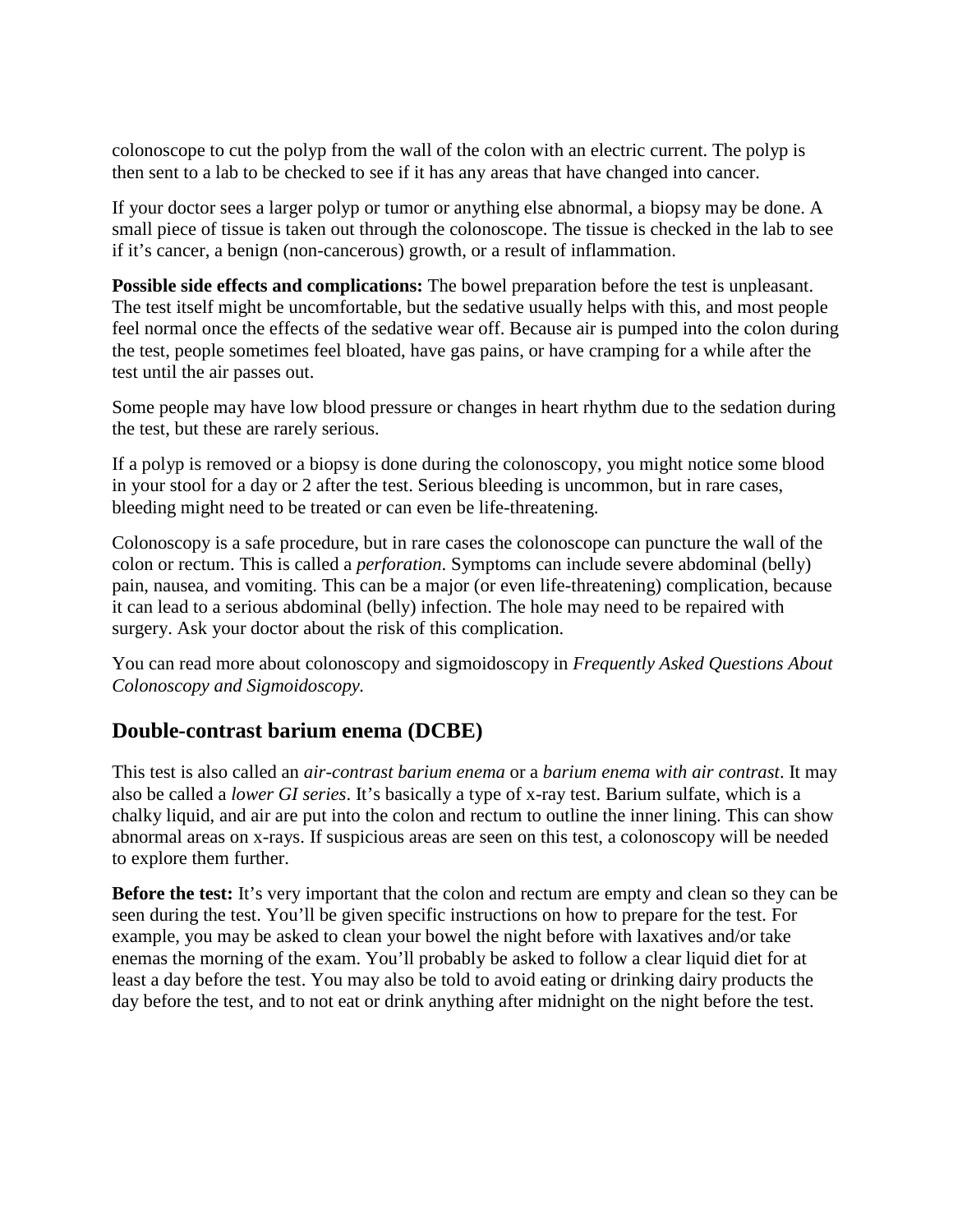**During the test:** The test takes about 30 to 45 minutes, and sedation isn't needed. You lie on a table on your side in an x-ray room. A small, flexible tube is put into your rectum, and barium sulfate is pumped in to partially fill and open up the colon and rectum. You are then turned on the x-ray table so the barium moves throughout the colon and rectum. Then air is pumped into the colon and rectum through the same tube to expand them. This might cause some cramping and discomfort, and you may feel the urge to have a bowel movement.

X-ray pictures of the lining of your colon and rectum are then taken to look for polyps or cancers. You may be asked to change positions to help move the barium and so that different views of the colon and rectum can be seen on the x-rays.

If polyps or other suspicious areas are seen on this test, you'll probably need a colonoscopy to remove them or to explore them fully.

**Possible side effects and complications:** You may have bloating or cramping after the test, and will probably feel the need to empty your bowels soon after the test is done. The barium can cause constipation for a few days, and your stool may look grey or white until all the barium is out. There's a very small risk that inflating the colon with air could injure or puncture it, but this risk is thought to be much less than with colonoscopy. Like other x-ray tests, this test also exposes you to a small amount of radiation.

## **CT colonography (virtual colonoscopy)**

This test is an advanced type of computed tomography (CT or CAT) scan of the colon and rectum. A CT scan uses x-rays to make detailed cross-sectional images of your body. Instead of taking one picture, like a regular x-ray, a CT scanner takes many pictures as it rotates around you while you lie on a table. A computer then combines these pictures into images of slices of the part of your body being studied.

For CT colonography, special computer programs create both 2-dimensional x-ray pictures and a 3-dimensional "fly-through" view of the inside of the colon and rectum, which lets the doctor look for polyps or cancer.

This test may be especially useful for some people who can't have or don't want to have more invasive tests such as colonoscopy. It can be done fairly quickly, and sedation isn't needed. But even though this test is not invasive like colonoscopy, the same type of bowel prep is needed. Also, a small, flexible tube is put in the rectum to fill the colon with air. Another possible drawback is that if polyps or other suspicious areas are seen on this test, a colonoscopy will still probably be needed to remove them or to explore them fully.

**Before the test:** It's important that the colon and rectum are emptied before this test to get the best images. You'll probably be told to follow a clear liquid diet for at least a day before the test. There are a number of ways to clean out the colon before the test. Often, the evening before the procedure, you drink large amounts of a liquid laxative solution. This often results in spending a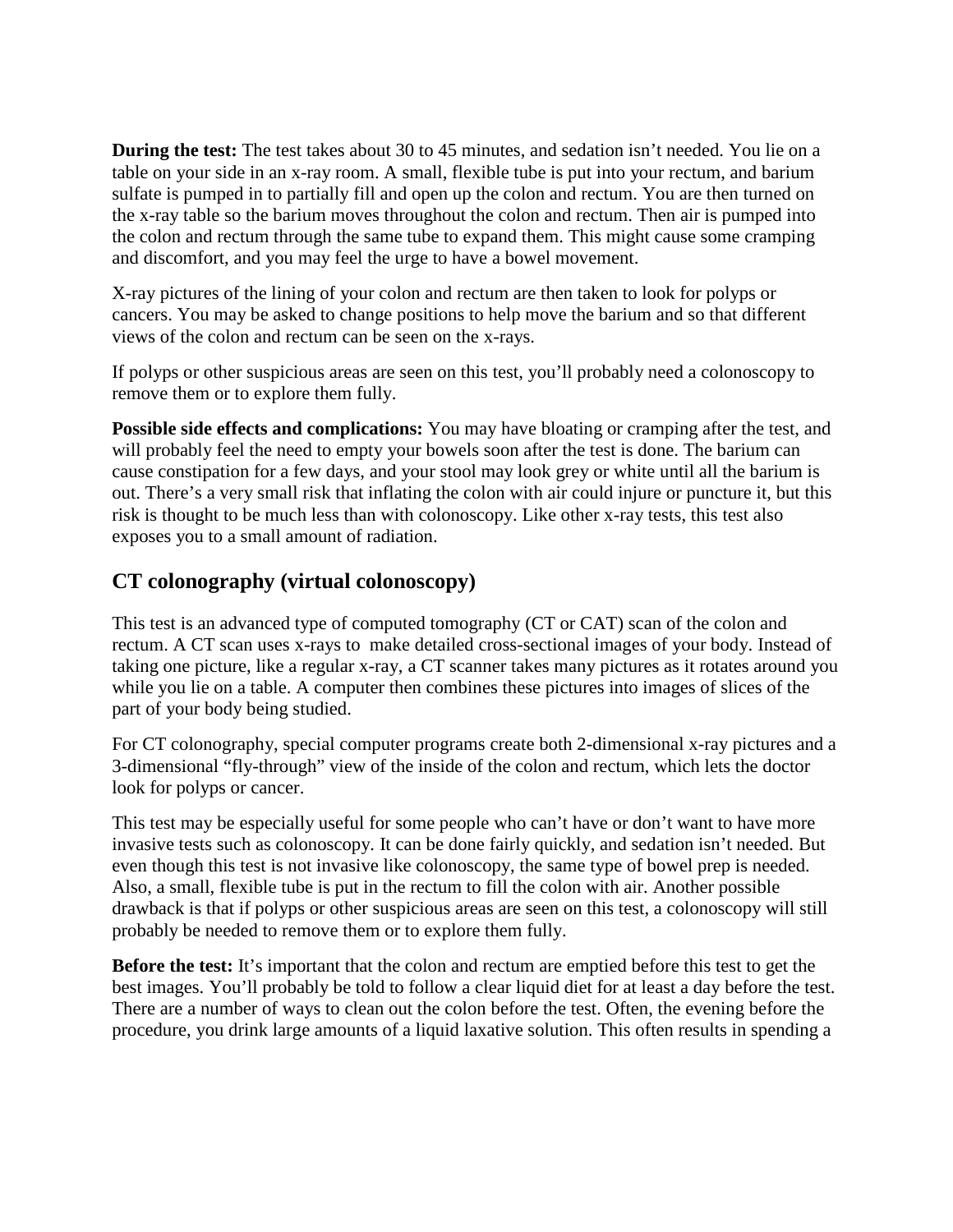lot of time in the bathroom. The morning of the test, sometimes more laxatives or enemas may be needed to make sure the bowels are empty.

**During the test:** This test is done in a special room with a CT scanner. It takes about 10 minutes. You may be asked to drink a contrast solution before the test to help "tag" any stool left in the colon or rectum, which helps the doctor when looking at the test images. You'll be asked to lie on a thin table that's part of the CT scanner, and will have a small, flexible tube put into your rectum. Air is pumped through the tube into the colon and rectum to expand them to provide better images. The table then slides into the CT scanner, and you'll be asked to hold your breath while the scan is done. You'll likely have 2 scans: one while you're lying on your back and one while you're on your stomach. Each scan usually takes only about 10 to 15 seconds.

**Possible side effects and complications:** There are usually few side effects after this test. You may feel bloated or have cramps because of the air in the colon and rectum, but this should go away once the air passes from the body. There's a very small risk that inflating the colon with air could injure or puncture it, but this risk is thought to be much less than with colonoscopy. Like other types of CT scans, this test also exposes you to a small amount of radiation.

## Tests that mainly find colorectal cancer

These tests look at the stool (feces) for signs of cancer. Most people find these tests easier to have than tests like colonoscopy, and these tests can often be done at home. But these tests aren't as good at finding polyps as tests like colonoscopy. And if the result from one of these stool tests is positive (abnormal), you'll probably still need a colonoscopy to see if you have cancer.

## **Guaiac-based fecal occult blood test (gFOBT)**

One way to test for colorectal cancer is to look for occult (hidden) blood in stool. The idea behind this test is that blood vessels in larger colorectal polyps or cancers are often fragile and easily damaged by the passage of feces. The damaged vessels usually bleed into the feces, but only rarely is there enough bleeding for blood to be seen in the stool.

The guaiac-based fecal occult blood test (gFOBT) detects blood in the stool through a chemical reaction. This test can't tell if the blood is from the colon or from other parts of the digestive tract (such as the stomach). If this test is positive, a colonoscopy will be needed to find the reason for the bleeding. Although blood in the stool can be from cancers or polyps, it can also have other causes, such as ulcers, hemorrhoids, diverticulosis (tiny pouches that form at weak spots in the colon wall), or inflammatory bowel disease (colitis).

Over time, this test has improved so that it's now more likely to find colorectal cancer. The American Cancer Society recommends the more modern, "highly sensitive" versions of this test for screening.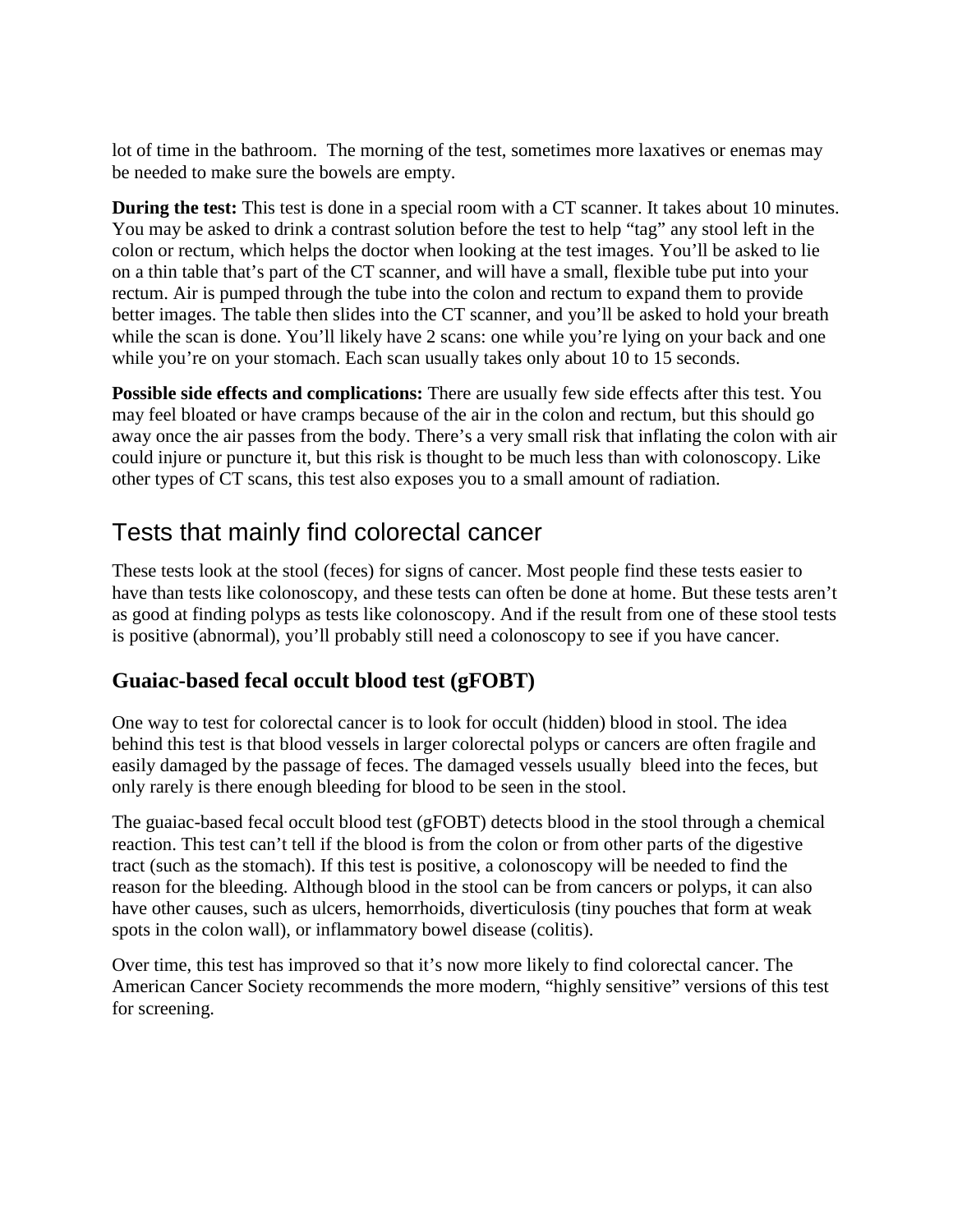This test is done with a kit that you can use in the privacy of your own home that allows you to check more than one stool sample. *A FOBT done during a digital rectal exam in the doctor's office (which only checks one stool sample) is not sufficient for screening.* Also, unlike some other tests (like colonoscopy)*,* this test must be done every year.

People having this test will get a kit with instructions from their doctor's office or clinic. The kit will explain how to take stool samples at home (usually samples from 3 consecutive bowel movements are smeared onto small squares of paper). The kit is then returned to the doctor's office or medical lab (usually within 2 weeks) for testing.

**Before the test:** Some foods or drugs can affect the results, so you may be instructed to avoid the following before this test:

- Non-steroidal anti-inflammatory drugs (NSAIDs), such as ibuprofen (Advil), naproxen (Aleve), or aspirin (more than 1 adult aspirin per day), for 7 days before testing. (They can cause bleeding, which can lead to a false-positive result.) Acetaminophen (Tylenol) can be taken as needed. **Note:** People should try to avoid taking NSAIDs for minor aches. But if you take these medicines daily for heart problems or other conditions, don't stop them for this test without talking to your doctor first.
- Vitamin C in excess of 250 mg daily from either supplements or citrus fruits and juices for 3 days before testing. (This can affect the chemicals in the test and make the result negative, even if blood is present.)
- Red meats (beef, lamb, or liver) for 3 days before testing. (Components of blood in the meat may cause a positive test result.)

Some people who are given the test never do it or don't return it because they worry that something they ate may affect the test. For this reason, many doctors tell their patients it's not critical that they follow the diet restrictions. The most important thing is to get the test done.

**Collecting the samples:** Have all of your supplies ready and in one place. Supplies typically include a test kit, test cards, either a brush or wooden applicator, and a mailing envelope. The kit will give you detailed instructions on how to collect the stool samples. You can use the instructions below as a guide, but your kit instructions might be a little different. Always follow the instructions on your kit.

- You will need to collect a sample from your bowel movement. You can place a sheet of plastic wrap or paper loosely across the toilet bowl to catch the stool or you can use a dry container to collect the stool. Do not let the stool specimen mix with urine. After you get a sample, you can flush the rest of the stool down the toilet.
- Use a wooden applicator or a brush to collect a small amount of stool, and smear a thin film of it onto one of the slots in the test card or slide.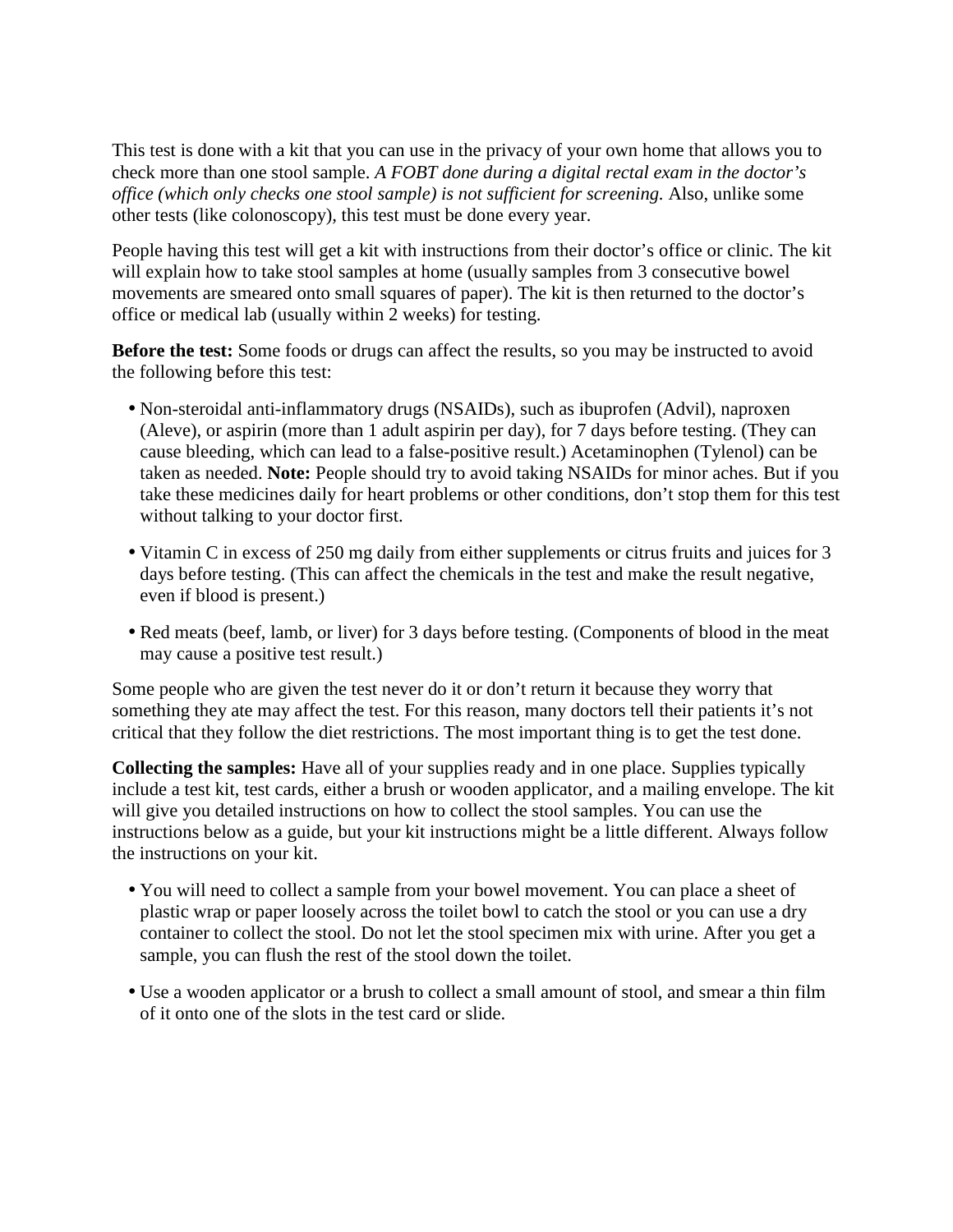- Next, collect a sample from a different part of the same stool and smear a thin film of it onto the other slot in the test card or slide.
- Close the slots and put your name and the date on the test kit. Store the kit overnight in a paper envelope to allow it time to dry.
- Repeat the test on your next 2 bowel movements if instructed. Most tests require collecting more than one sample from different bowel movements. This helps make the results more accurate because many cancers don't bleed all of the time, and blood may not be found in all stool samples.
- Put the test kit in the mailing pouch and return it as soon as possible (but within 14 days of taking the first sample).

If this test finds blood, a colonoscopy will be needed to look for the source. It's not enough to simply repeat the gFOBT or follow up with other types of tests.

#### **Fecal immunochemical test (FIT)**

The fecal immunochemical test (FIT) is also called an *immunochemical fecal occult blood test* (iFOBT). It tests for occult (hidden) blood in the stool in a different way than a guaiac-based FOBT. This test reacts to part of the human hemoglobin protein, which is found in red blood cells.

Early versions of this test were not as good at finding colorectal cancers. Highly sensitive versions, which the American Cancer Society recommends for screening, have been around for at least 10 years.

The FIT is done much like the gFOBT, but some people may find it easier because there are no drug or dietary restrictions (vitamins and foods do not affect the FIT) and collecting the sample may be easier. This test is also less likely to react to bleeding from other parts of digestive tract, such as the stomach.

Like the gFOBT, the FIT may not detect a tumor that's not bleeding, so multiple stool samples should be tested. And if the results are positive for hidden blood, a colonoscopy will be needed to investigate further. This test must be done every year.

**Collecting the samples:** Have all of your supplies ready and in one place. Supplies typically include a test kit, test cards, long brushes, waste bags, and a mailing envelope. The kit will give you detailed instructions on how to collect the samples. You can use the instructions below as a guide, but the instructions on your kit might be a little different. Always follow the instructions on your kit.

• Flush the toilet before your bowel movement. After you go, put used toilet paper in the waste bag from the kit, not in the toilet.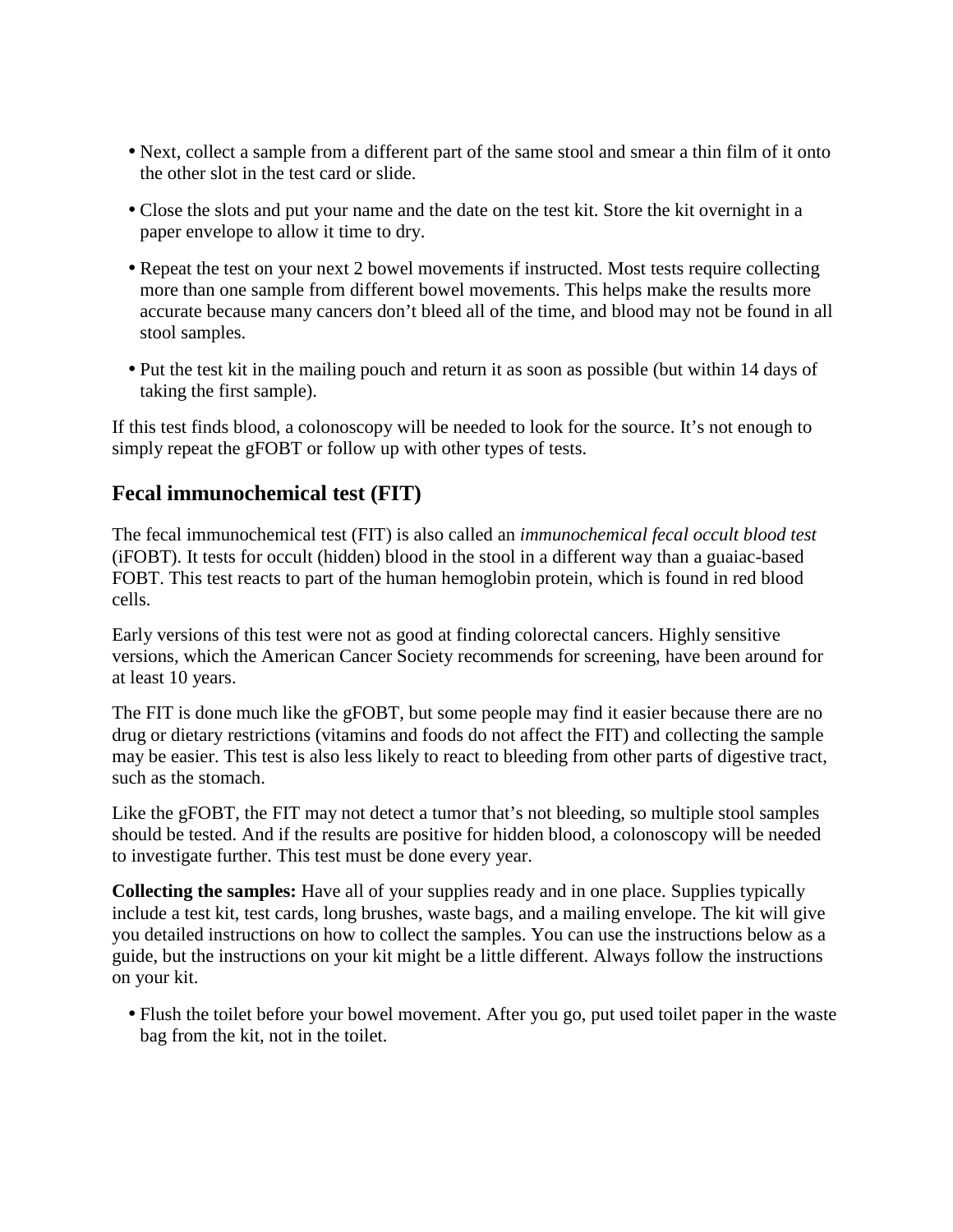- Brush the surface of the stool with one of the brushes, then dip the brush in the toilet water. Dab the end of the brush onto one of the slots in the test card or slide.
- Close the slot and put your name and the date on the test kit.
- Repeat the test on your next bowel movement if instructed. Most tests require collecting more than one sample from different bowel movements. This makes the results more accurate because many cancers don't bleed all of the time, and blood may not be found in all stool samples.
- Put the test kit in the mailing envelope provided and return it as soon as possible (but within 14 days of taking the first sample).

#### **Stool DNA test**

A stool DNA test looks for certain abnormal sections of DNA (genetic material) from cancer or polyp cells. Colorectal cancer cells often have DNA mutations (changes) in certain genes. Cells from colorectal cancers or polyps with these mutations often get into the stool, where tests may be able to detect them. Cologuard<sup>®</sup>, the test currently available, also tests for blood in the stool.

**Collecting the samples:**You'll get a kit in the mail to use to collect your stool samples. It will have a sample container, a bracket for holding the container in the toilet, a bottle of liquid preservative, a tube, labels, and a shipping box. The kit contains detailed instructions on how to collect the samples. You can use the instructions below as a guide.

- Put the bracket under the toilet seat and then put the toilet seat down.
- Take the lid off the sample container and place the container in the bracket (in the toilet).
- Sit on the toilet and try to have a bowel movement into the container. Try to keep urine from going in the container.
- When your bowel movement is complete, stand up and remove the container from the toilet (you can discard the bracket). Do not put toilet paper in the container.
- Remove the cap from the tube that was included in the kit and pull the probe (like a stick) from the tube.
- Scrape the stool in the container with the probe so that stool gets on the end.
- Put the probe back in the tube and screw the cap shut.
- Open the bottle of liquid preservative and pour all of the liquid over the stool in the container.
- Put the lid on the sample container and screw it down tight.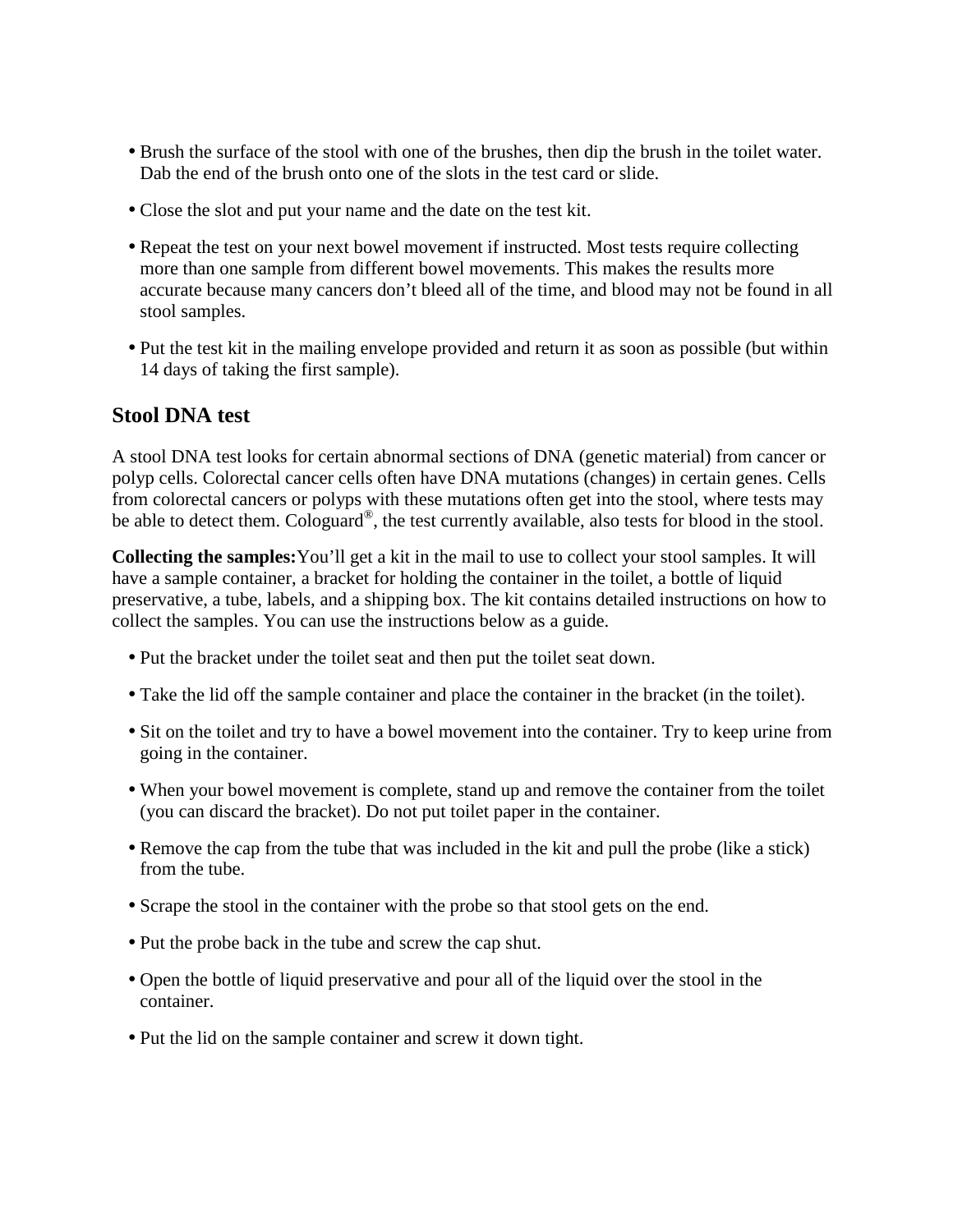• Label the samples and return them according to the instructions in the kit. The samples should be returned within a day of collection.

| <b>Test</b>                                     | <b>Pros</b>                                                                                                                                             | Cons                                                                                                                                                                                                                                                                            |
|-------------------------------------------------|---------------------------------------------------------------------------------------------------------------------------------------------------------|---------------------------------------------------------------------------------------------------------------------------------------------------------------------------------------------------------------------------------------------------------------------------------|
| Flexible sigmoidoscopy                          | Fairly quick and safe<br>Usually doesn't require full bowel<br>prep<br>Sedation usually not used<br>Does not require a specialist<br>Done every 5 years | Looks at only about a third of the colon<br>Can miss small polyps<br>Can't remove all polyps<br>May be some discomfort<br>Very small risk of bleeding, infection, or<br>bowel tear<br>Colonoscopy will be needed if abnormal                                                    |
| Colonoscopy                                     | Can usually look at the entire colon<br>Can biopsy and remove polyps<br>Done every 10 years<br>Can help find some other diseases                        | Can miss small polyps<br>Full bowel prep needed<br>Costs more on a one-time basis than other<br>forms of testing<br>Sedation is usually needed<br>You will need someone to drive you home<br>You may miss a day of work<br>Small risk of bleeding, bowel tears, or<br>infection |
| Double-contrast barium<br>enema (DCBE)          | Can usually see the entire colon<br>Relatively safe<br>Done every 5 years<br>No sedation needed                                                         | Can miss small polyps<br>Full bowel prep needed<br>Some false positive test results<br>Can't remove polyps during testing<br>Colonoscopy will be needed if abnormal                                                                                                             |
| CT colonography (virtual<br>colonoscopy)        | Fairly quick and safe<br>Can usually see the entire colon<br>Done every 5 years<br>No sedation needed                                                   | Can miss small polyps<br>Full bowel prep needed<br>Some false positive test results<br>Can't remove polyps during testing<br>Colonoscopy will be needed if abnormal<br>Still fairly new - may be insurance issues                                                               |
| Guaiac-based fecal occult<br>blood test (gFOBT) | No direct risk to the colon<br>No bowel prep                                                                                                            | Can miss many polyps and some cancers<br>Can produce false-positive test results                                                                                                                                                                                                |

# What are some of the pros and cons of these screening tests?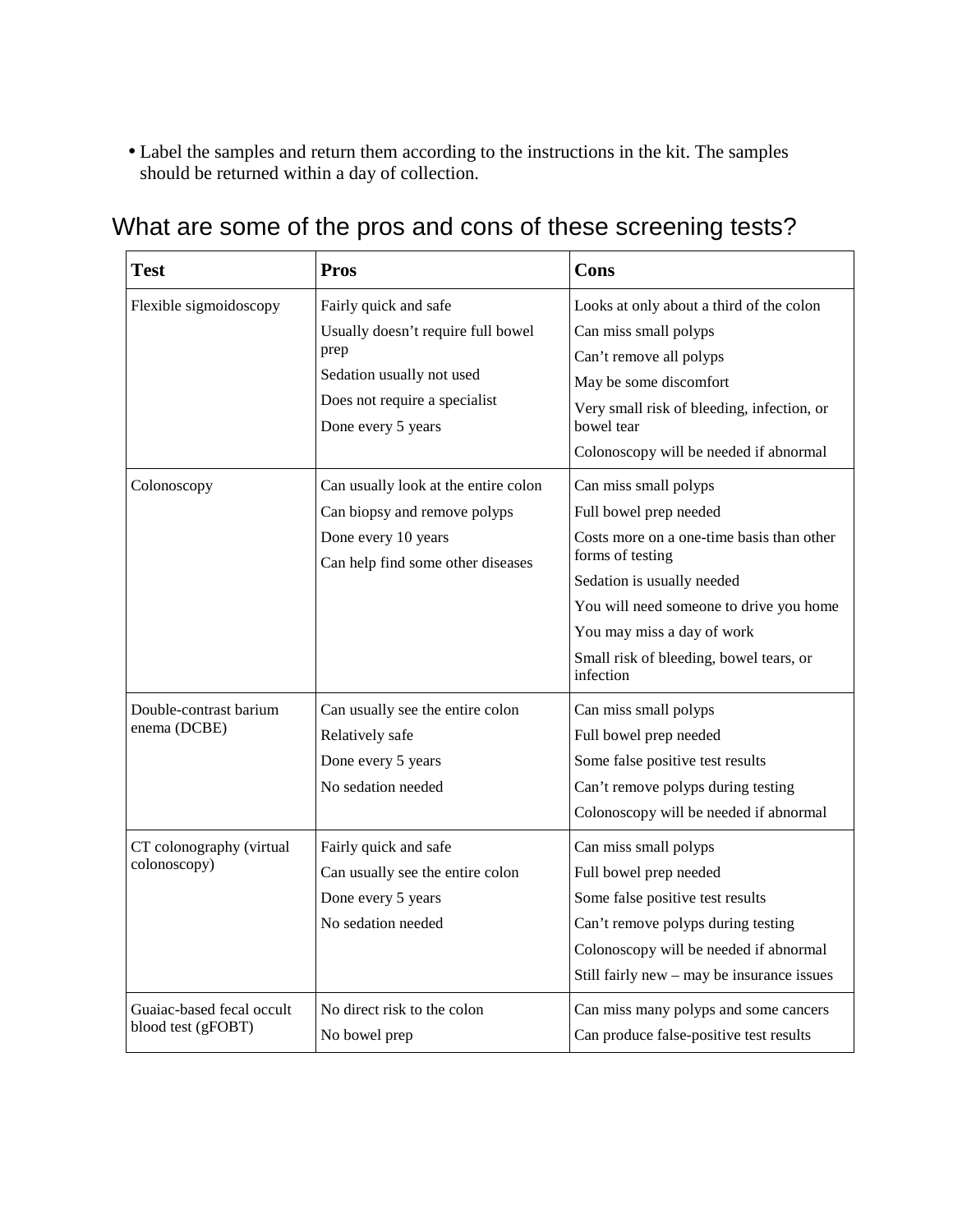|                                    | Sampling done at home       | Pre-test diet changes are needed             |  |
|------------------------------------|-----------------------------|----------------------------------------------|--|
|                                    | Inexpensive                 | Needs to be done every year                  |  |
|                                    |                             | Colonoscopy will be needed if abnormal       |  |
| Fecal immunochemical test<br>(FIT) | No direct risk to the colon | Can miss many polyps and some cancers        |  |
|                                    | No bowel prep               | Can produce false-positive test results      |  |
|                                    | No pre-test diet changes    | Needs to be done every year                  |  |
|                                    | Sampling done at home       | Colonoscopy will be needed if abnormal       |  |
|                                    | Fairly inexpensive          |                                              |  |
| Stool DNA test                     | No direct risk to the colon | Can miss many polyps and some cancers        |  |
|                                    | No bowel prep               | Can produce false-positive test results      |  |
|                                    | No pre-test diet changes    | Should be done every 3 years                 |  |
|                                    | Sampling done at home       | Colonoscopy will be needed if abnormal       |  |
|                                    |                             | Still fairly new $-$ may be insurance issues |  |

# **American Cancer Society recommendations for colorectal cancer early detection**

## People at average risk

The American Cancer Society believes that preventing colorectal cancer (and not just finding it early) should be a major reason for getting tested. Having polyps found and removed keeps some people from getting colorectal cancer. Tests that have the best chance of finding both polyps and cancer are preferred if these tests are available to you and you are willing to have them.

Starting at age 50, men and women at *average risk* for developing colorectal cancer should use one of the screening tests below:

## **Tests that find polyps and cancer**

- Flexible sigmoidoscopy every 5 years\*
- Colonoscopy every 10 years
- Double-contrast barium enema every 5 years\*
- CT colonography (virtual colonoscopy) every 5 years\*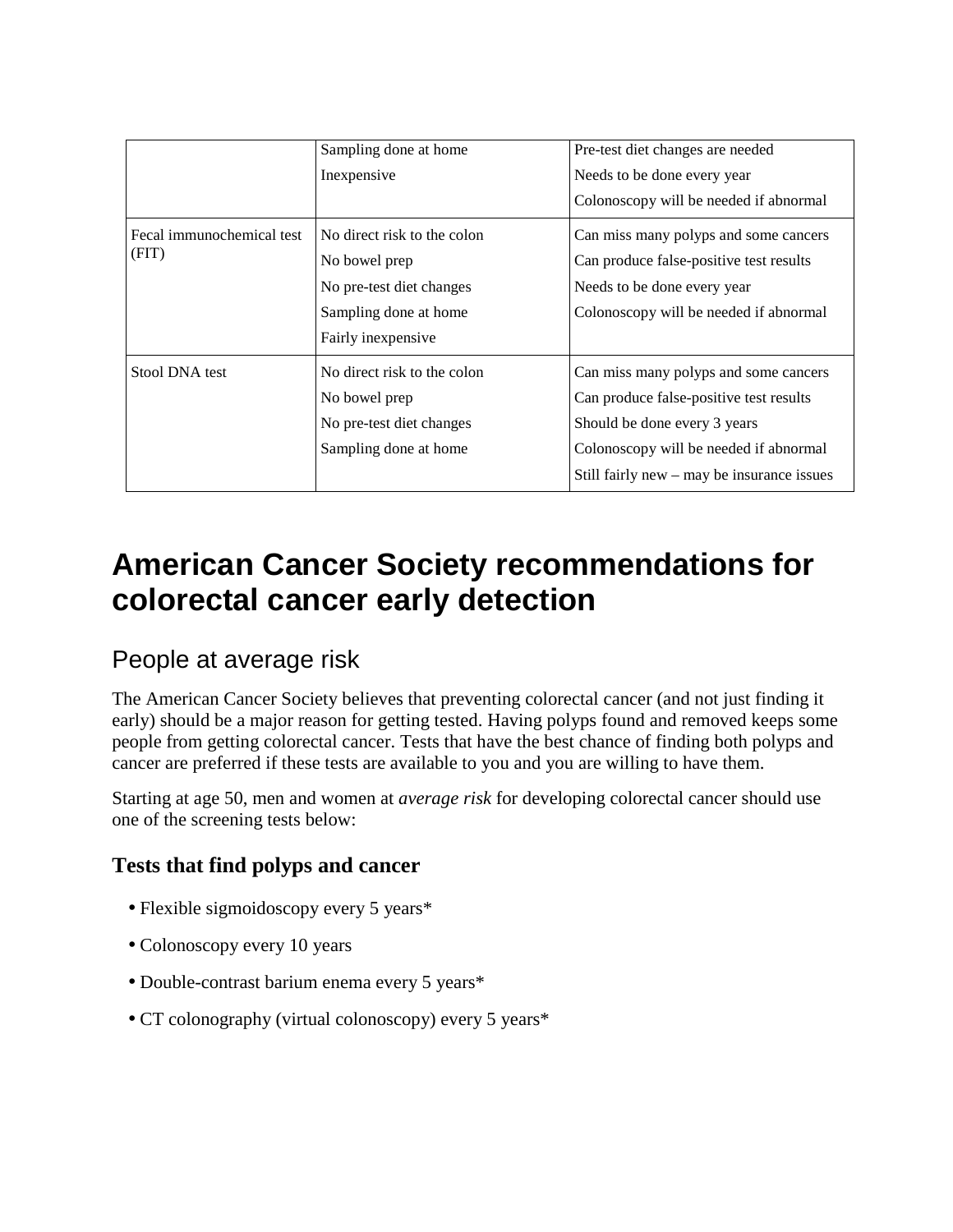## **Tests that mainly find cancer**

- Guaiac-based fecal occult blood test (gFOBT) every year\*\*\*\*
- Fecal immunochemical test (FIT) every year\*\*\*\*
- Stool DNA test every 3 years\*

*\*Colonoscopy should be done if test results are positive.* 

*\*\* Highly sensitive versions of these tests should be used with the take-home multiple sample method. A gFOBT or FIT done during a digital rectal exam in the doctor's office is not enough for screening.* 

## **Is a rectal exam enough to screen for colorectal cancer?**

In a digital rectal examination (DRE), a health care provider examines your rectum with a lubricated, gloved finger. Although a DRE is often included as part of a routine physical exam, it's not recommended as a stand-alone test for colorectal cancer. This simple test, which is not usually painful, can find masses in the anal canal or lower rectum. But by itself, it's not a good test for detecting colorectal cancer because it only checks the lower rectum.

Doctors often find a small amount of stool in the rectum when doing a DRE. But testing this stool for blood with a gFOBT or FIT is not an acceptable way to screen for colorectal cancer. Research has shown that this type of stool exam will miss more than 90% of colon abnormalities, including most cancers.

## People at increased or high risk

If you are at an increased or high risk of colorectal cancer, you might need to start colorectal cancer screening before age 50 and/or be screened more often. The following conditions make your risk higher than average:

- A personal history of colorectal cancer or adenomatous polyps
- A personal history of inflammatory bowel disease (ulcerative colitis or Crohn's disease)
- A strong family history of colorectal cancer or polyps (see Colorectal cancer risk factors)
- A known family history of a hereditary colorectal cancer syndrome such as familial adenomatous polyposis (FAP) or Lynch syndrome (hereditary non-polyposis colon cancer or HNPCC)

The table below suggests screening guidelines for people with *increased or high risk* of colorectal cancer based on specific risk factors. Some people may have more than one risk factor. Refer to the table below and discuss these recommendations with your health care provider. Your provider can suggest the best screening option for you, as well as any changes in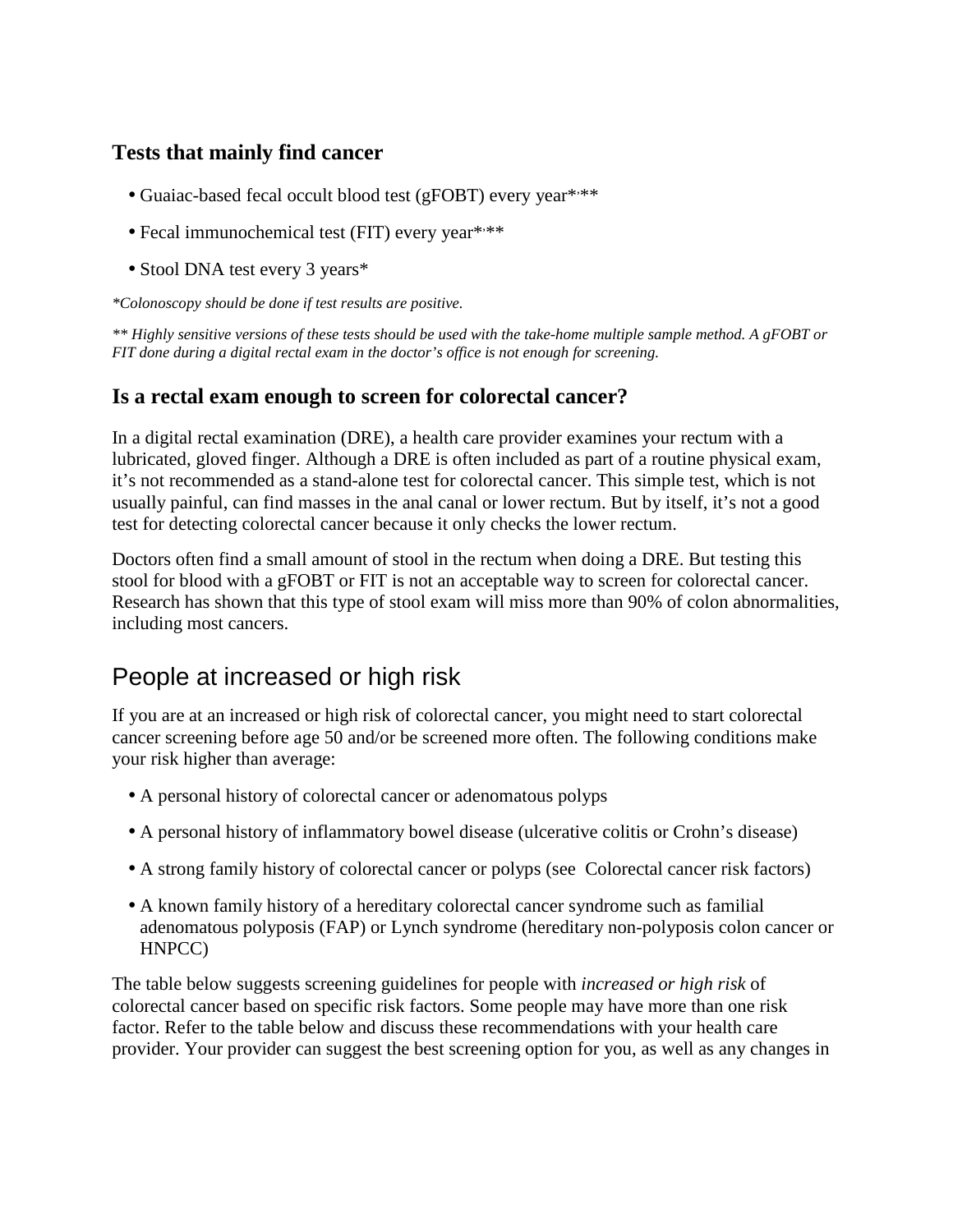the schedule based on your individual risk.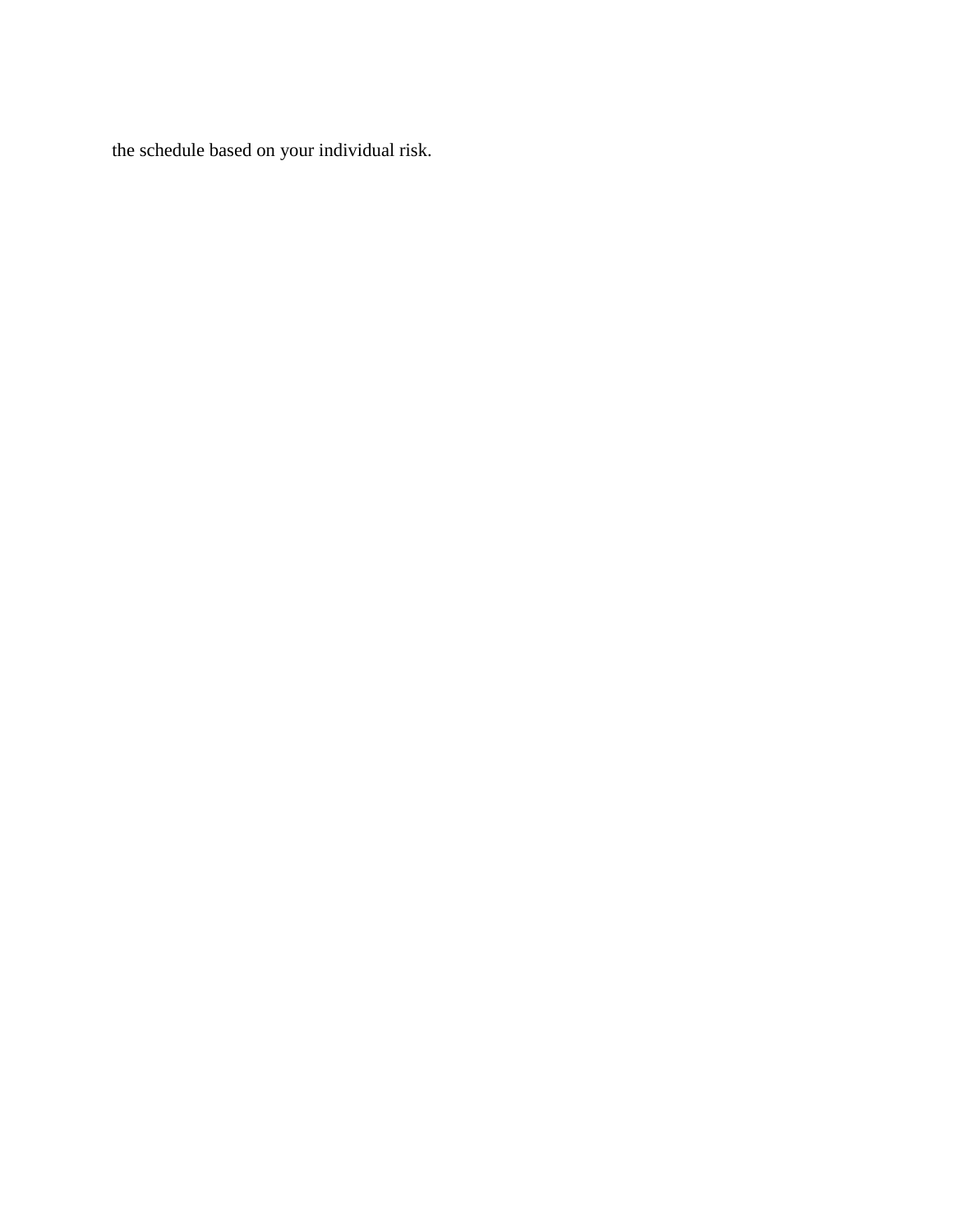#### **American Cancer Society Guidelines on Screening and Surveillance for the Early Detection of Colorectal Adenomas and Cancer in People at Increased Risk or High Risk**

#### **INCREASED RISK – People who have a history of polyps on prior colonoscopy**

| <b>Risk category</b>                                                                                                                               | When to test                                                  | <b>Recommended</b><br>test(s)                                                                         | <b>Comment</b>                                                                                                                                                                                                   |
|----------------------------------------------------------------------------------------------------------------------------------------------------|---------------------------------------------------------------|-------------------------------------------------------------------------------------------------------|------------------------------------------------------------------------------------------------------------------------------------------------------------------------------------------------------------------|
| People with small<br>rectal hyperplastic<br>polyps                                                                                                 | Same age as those<br>at average risk                          | Colonoscopy, or<br>other screening<br>options at same<br>intervals as for<br>those at average<br>risk | Those with hyperplastic<br>polyposis syndrome are at<br>increased risk for<br>adenomatous polyps and<br>cancer and should have more<br>intensive follow-up.                                                      |
| People with 1 or 2<br>small (less than 1 cm)<br>tubular adenomas with<br>low-grade dysplasia                                                       | 5 to 10 years after<br>the polyps are<br>removed              | Colonoscopy                                                                                           | Time between tests should be<br>based on other factors such as<br>prior colonoscopy findings,<br>family history, and patient<br>and doctor preferences.                                                          |
| People with 3 to 10<br>adenomas, or a large<br>(at least 1 cm)<br>adenoma, or any<br>adenomas with high-<br>grade dysplasia or<br>villous features | 3 years after the<br>polyps are removed                       | Colonoscopy                                                                                           | Adenomas must have been<br>completely removed. If<br>colonoscopy is normal or<br>shows only 1 or 2 small<br>tubular adenomas with low-<br>grade dysplasia, future<br>colonoscopies can be done<br>every 5 years. |
| People with more than<br>10 adenomas on a<br>single exam                                                                                           | Within 3 years after Colonoscopy<br>the polyps are<br>removed |                                                                                                       | Doctor should consider<br>possible genetic syndrome<br>(such as FAP or Lynch<br>syndrome).                                                                                                                       |
| People with sessile<br>adenomas that are<br>removed in pieces                                                                                      | 2 to 6 months after<br>adenoma removal                        | Colonoscopy                                                                                           | If entire adenoma has been<br>removed, further testing<br>should be based on doctor's<br>judgment.                                                                                                               |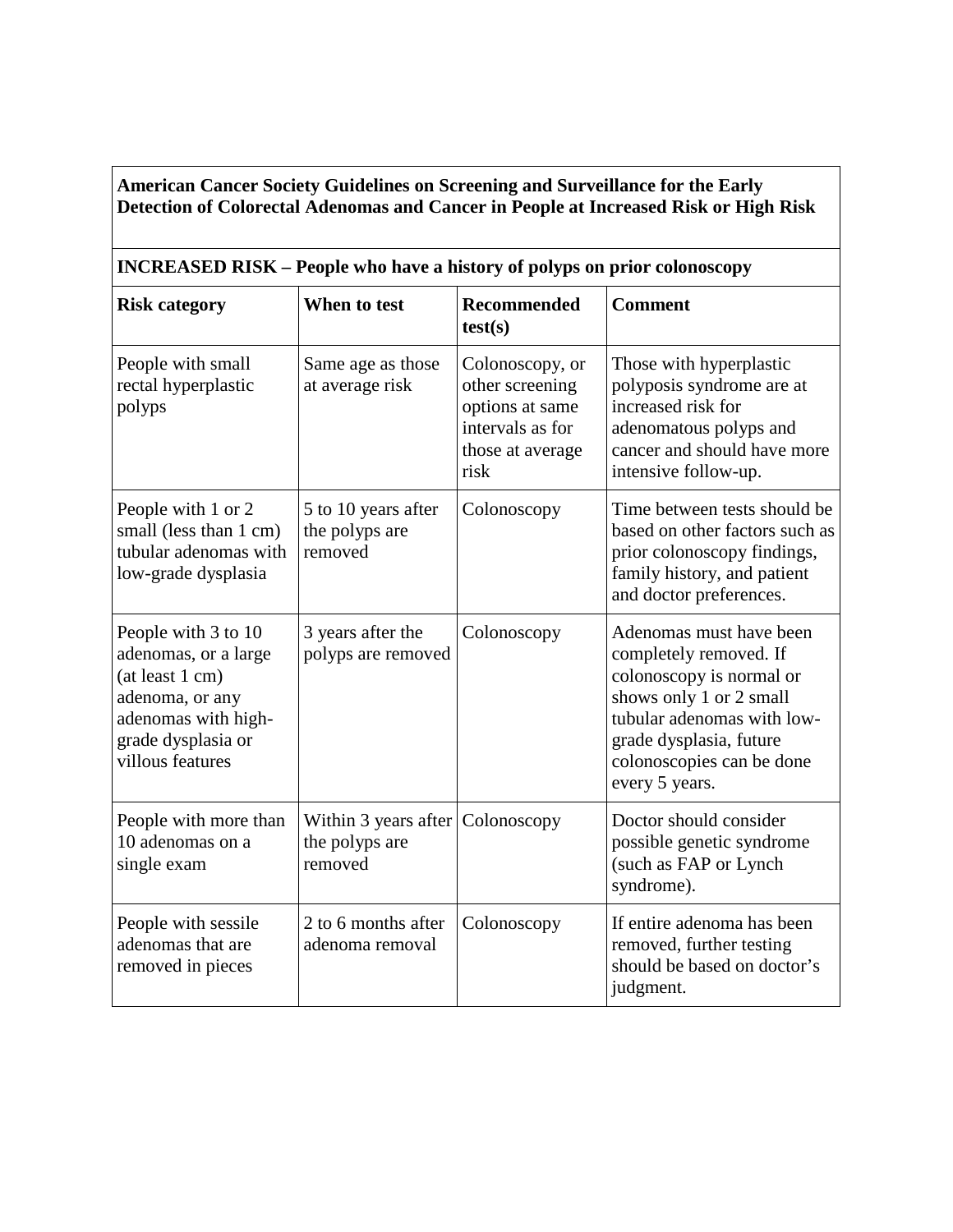| <b>INCREASED RISK - People who have had colorectal cancer</b>                                                                                                                               |                                                                                                                                              |                                                                        |                                                                                                                                                                                                                                                                                                                                                                              |
|---------------------------------------------------------------------------------------------------------------------------------------------------------------------------------------------|----------------------------------------------------------------------------------------------------------------------------------------------|------------------------------------------------------------------------|------------------------------------------------------------------------------------------------------------------------------------------------------------------------------------------------------------------------------------------------------------------------------------------------------------------------------------------------------------------------------|
| <b>Risk category</b>                                                                                                                                                                        | When to test                                                                                                                                 | <b>Recommended</b><br>test(s)                                          | <b>Comment</b>                                                                                                                                                                                                                                                                                                                                                               |
| People diagnosed with<br>colon or rectal cancer                                                                                                                                             | At time of<br>colorectal surgery,<br>or can be 3 to 6<br>months later if<br>person doesn't<br>have cancer spread<br>that can't be<br>removed | Colonoscopy to<br>look at the entire<br>colon and remove<br>all polyps | If the tumor presses on the<br>colon/rectum and prevents<br>colonoscopy, CT<br>colonoscopy (with IV<br>contrast) or DCBE may be<br>done to look at the rest of the<br>colon.                                                                                                                                                                                                 |
| People who have had<br>colon or rectal cancer<br>removed by surgery                                                                                                                         | Within 1 year after<br>cancer resection (or<br>1 year after<br>colonoscopy to<br>make sure the rest<br>of the colon/rectum<br>was clear)     | Colonoscopy                                                            | If normal, repeat in 3 years.<br>If normal then, repeat test<br>every 5 years. Time between<br>tests may be shorter if polyps<br>are found or there's reason to<br>suspect Lynch syndrome.<br>After low anterior resection<br>for rectal cancer, exams of<br>the rectum may be done<br>every 3 to 6 months for the<br>first 2 to 3 years to look for<br>signs of recurrence. |
| <b>INCREASED RISK - People with a family history</b>                                                                                                                                        |                                                                                                                                              |                                                                        |                                                                                                                                                                                                                                                                                                                                                                              |
| <b>Risk Category</b>                                                                                                                                                                        | Age to start<br>testing                                                                                                                      | <b>Recommended</b><br>test(s)                                          | <b>Comment</b>                                                                                                                                                                                                                                                                                                                                                               |
| Colorectal cancer or<br>adenomatous polyps in<br>any first-degree<br>relative before age 60,<br>or in 2 or more first-<br>degree relatives at any<br>age (if not a hereditary<br>syndrome). | Age 40, or 10 years<br>before the youngest<br>case in the<br>immediate family,<br>whichever is earlier                                       | Colonoscopy                                                            | Every 5 years.                                                                                                                                                                                                                                                                                                                                                               |
| Colorectal cancer or<br>adenomatous polyps in<br>any first-degree                                                                                                                           | Age 40                                                                                                                                       | Same options as<br>for those at                                        | Same intervals as for those at<br>average risk.                                                                                                                                                                                                                                                                                                                              |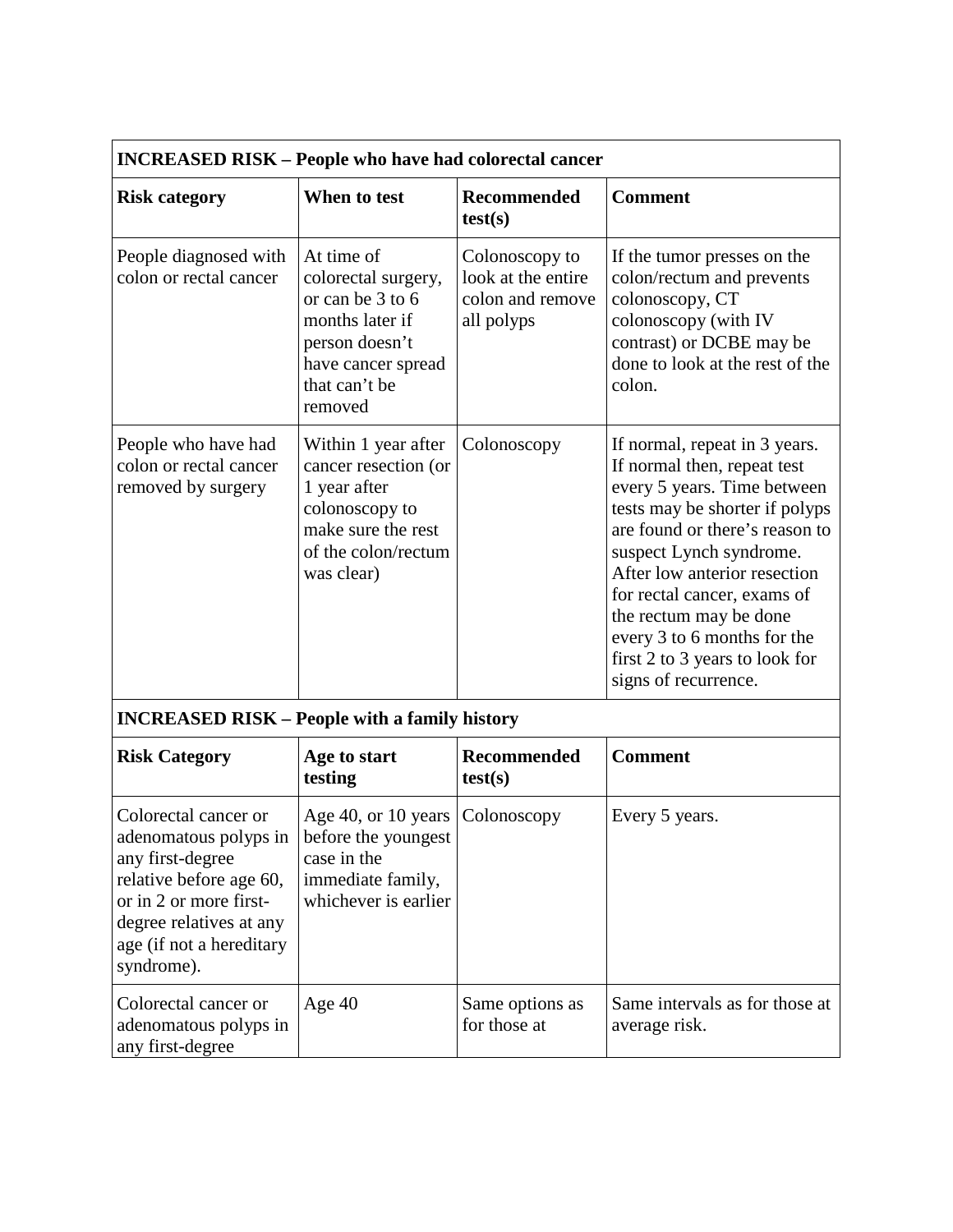| relative aged 60 or     | average risk. |  |
|-------------------------|---------------|--|
| older, or in at least 2 |               |  |
| second-degree relatives |               |  |
| at any age              |               |  |

| <b>HIGH RISK</b>                                                                                                                                                              |                                                                                                                                                                                                     |                                                                                                                                         |                                                                                                                                                                                                                                             |
|-------------------------------------------------------------------------------------------------------------------------------------------------------------------------------|-----------------------------------------------------------------------------------------------------------------------------------------------------------------------------------------------------|-----------------------------------------------------------------------------------------------------------------------------------------|---------------------------------------------------------------------------------------------------------------------------------------------------------------------------------------------------------------------------------------------|
| <b>Risk category</b>                                                                                                                                                          | Age to start<br>testing                                                                                                                                                                             | <b>Recommended</b><br>test(s)                                                                                                           | <b>Comment</b>                                                                                                                                                                                                                              |
| Familial adenomatous<br>polyposis (FAP)<br>diagnosed by genetic<br>testing, or suspected<br>FAP without genetic<br>testing                                                    | Age 10 to 12                                                                                                                                                                                        | Yearly flexible<br>sigmoidoscopy to<br>look for signs of<br>FAP; counseling<br>to consider<br>genetic testing if it<br>hasn't been done | If genetic test is positive,<br>removal of colon (colectomy)<br>should be considered.                                                                                                                                                       |
| Lynch syndrome<br>(hereditary non-<br>polyposis colon<br>cancer or HNPCC), or<br>at increased risk of<br>Lynch syndrome based<br>on family history<br>without genetic testing | Age 20 to 25 years,<br>or 10 years before<br>the youngest case<br>in the immediate<br>family                                                                                                        | Colonoscopy<br>every 1 to 2 years;<br>counseling to<br>consider genetic<br>testing if it hasn't<br>been done                            | Genetic testing should be<br>offered to first-degree<br>relatives of people found to<br>have Lynch syndrome<br>mutations by genetic tests. It<br>should also be offered if 1 of<br>the first 3 of the modified<br>Bethesda criteria is met. |
| Inflammatory bowel<br>disease:<br>-Chronic ulcerative<br>colitis<br>-Crohn's disease                                                                                          | Cancer risk begins<br>to be significant 8<br>years after the<br>onset of pancolitis<br>(involvement of<br>entire large<br>intestine), or 12-15<br>years after the<br>onset of left-sided<br>colitis | Colonoscopy<br>every 1 to 2 years<br>with biopsies for<br>dysplasia                                                                     | These people are best<br>referred to a center with<br>experience in the surveillance<br>and management of<br>inflammatory bowel disease.                                                                                                    |

*\* The Bethesda criteria can be found in "Genetic testing, screening, and prevention for people with a strong family history of colorectal cancer."*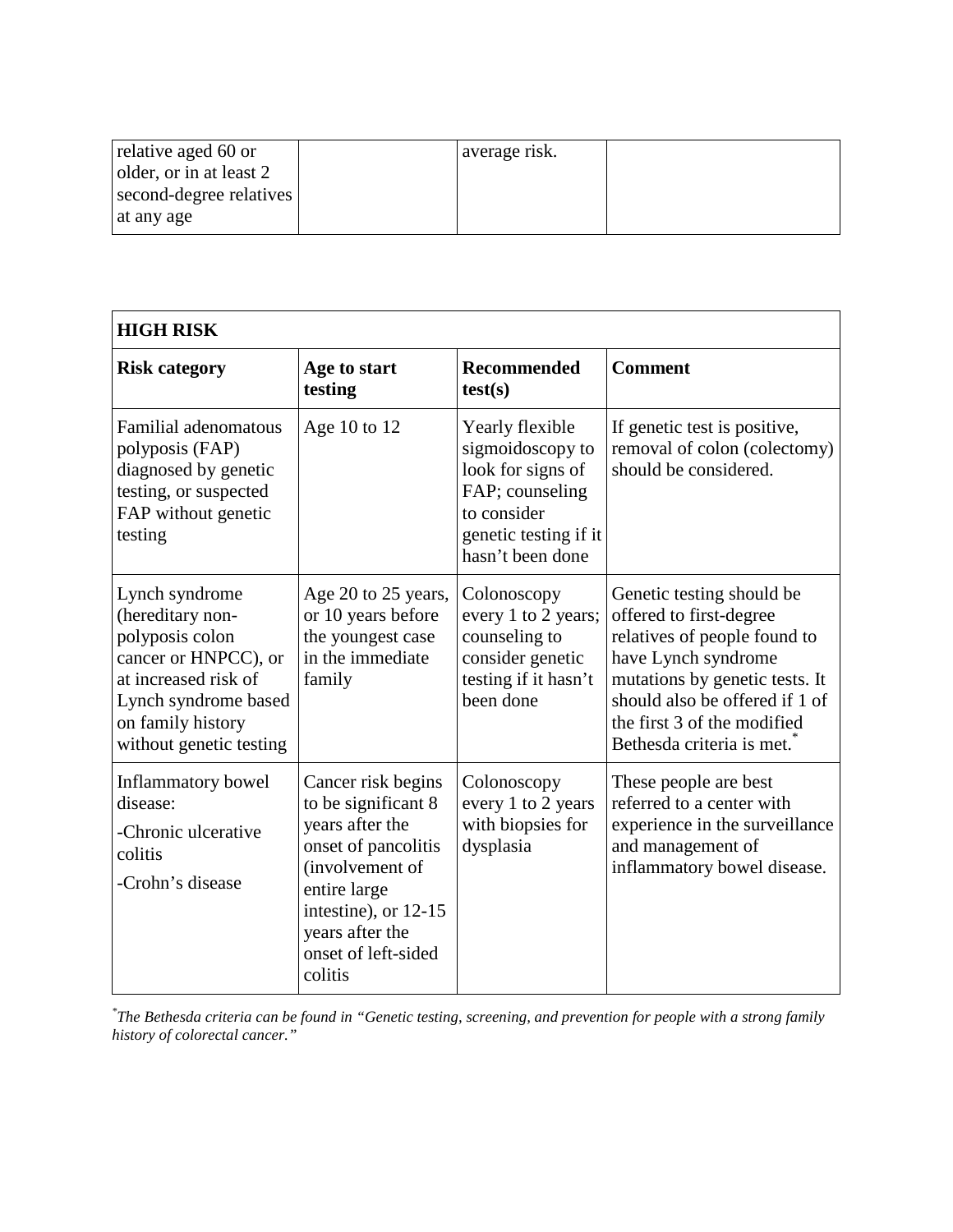# **Colorectal cancer screening: Insurance coverage**

The American Cancer Society believes that all people should have access to cancer screenings, without regard to health insurance coverage. Limitations on coverage should not keep someone from the benefits of early detection of cancer. The Society supports policies that give all people access to and coverage of early detection tests for cancer. Such policies should be age- and riskappropriate and based on current scientific evidence as outlined in the American Cancer Society's early detection guidelines.

## Federal law

Coverage of colorectal cancer screening tests is required by the Affordable Care Act (ACA), but the ACA doesn't apply to health plans that were in place before it was passed (called "grandfathered plans"). You can find out your insurance plan's grandfathered status by contacting your health insurance company or your employer's human resources department. If your plan started on or after September 23, 2010, it must cover colonoscopies and other colorectal cancer screening tests. If a plan started before September 23, 2010, it may still have coverage requirements from state laws, which vary, and other federal laws.

## Private health insurance coverage for colorectal cancer screening

The Affordable Care Act requires health plans that started on or after September 23, 2010 to cover colorectal cancer screening tests.

Although many private insurance plans cover the costs for colonoscopy as a screening test, you still might be charged for some services. You may have to pay part of the costs of anesthesia, the bowel prep kit, pathology costs, and a facility fee (where the procedure is done). Review your health insurance plan for specific details, including if your doctor is on your insurance company's list of "in-network" providers. If the doctor is not in the plan's network, you may have to pay more out-of-pocket.

Colonoscopies that are done to evaluate specific problems, such as belly (abdominal) pain, intestinal bleeding, or low red blood cell counts (anemia), are usually classified as **diagnostic** – and **not screening** – procedures. If that's the case, you may have to pay any required deductible and co-pay. The same is true if colonoscopy is done after a positive stool test (such as the gFOBT or FIT) or an abnormal double-contrast barium enema or CT colonography. Some insurance plans also consider a colonoscopy diagnostic if something is found (like a polyp) during the procedure that needs to be removed or biopsied.

Before you get a screening colonoscopy, ask your insurance company how much (if anything) you should expect to pay for it. Find out if this amount could change based on what's found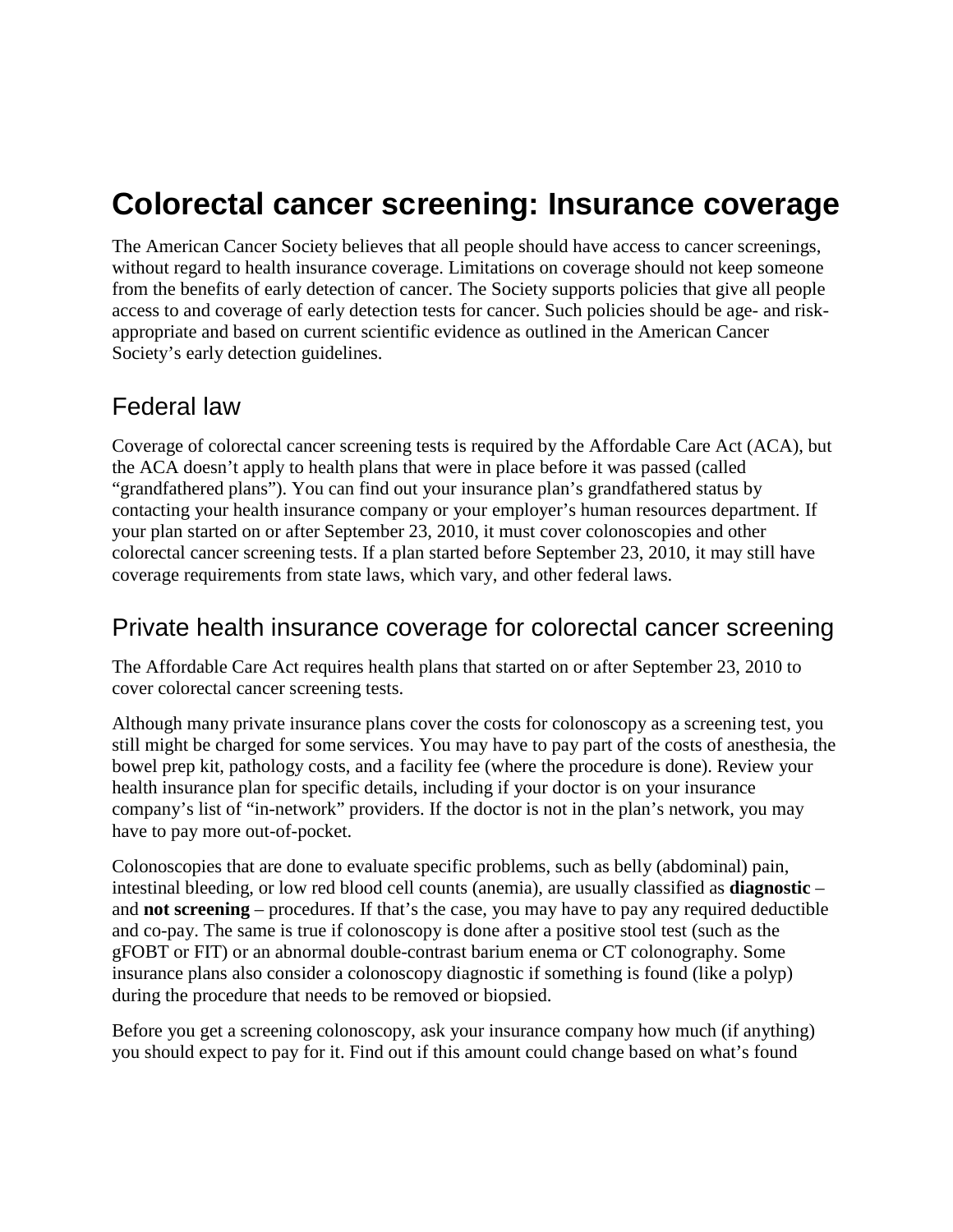during the test. This can help you avoid surprise costs. If you do have large bills afterward, you may be able to appeal the insurance company's decision.

## Medicare coverage for colorectal cancer screening

Medicare covers an initial preventive physical exam for all new Medicare beneficiaries. It must be done within one year of enrolling in Medicare. The "Welcome to Medicare" physical includes referrals for preventive services already covered under Medicare, including colon cancer screening tests.

If you've had Medicare Part B for longer than 12 months, a yearly "wellness" visit is covered without any cost. This visit is used to develop or update a personalized prevention plan to prevent disease and disability. Your provider should discuss a screening schedule (like a checklist) with you for preventive services you should have, including colon cancer screening.

#### **What colorectal cancer screening tests does Medicare cover?**

**Fecal occult blood test** (FOBT) or **fecal immunochemical test** (FIT) every year for all Medicare beneficiaries 50 years and older.

**Stool DNA test** (Cologuard) every 3 years for Medicare beneficiaries 50 to 85 years old who do not have symptoms of colorectal cancer and who do not have an increased risk of colorectal cancer.

**Flexible sigmoidoscopy** every 4 years for those 50 years and older, but not within 10 years of a previous colonoscopy.

#### **Colonoscopy**

- Every 2 years for those at high risk (regardless of age)
- Every 10 years for those who are at average risk
- 4 years after a flexible sigmoidoscopy for those who are at average risk

**Double-contrast barium enema** if a doctor determines that its screening value is equal to or better than flexible sigmoidoscopy or colonoscopy:

- Once every 2 years for those 50 years and older who are at high risk
- Once every 4 years for those 50 years and older who are at average risk

At this time, Medicare does not cover the cost of **virtual colonoscopy** (CT colonography).

If you have questions about your costs, including deductibles or co-pays, it's best to speak with your insurance company.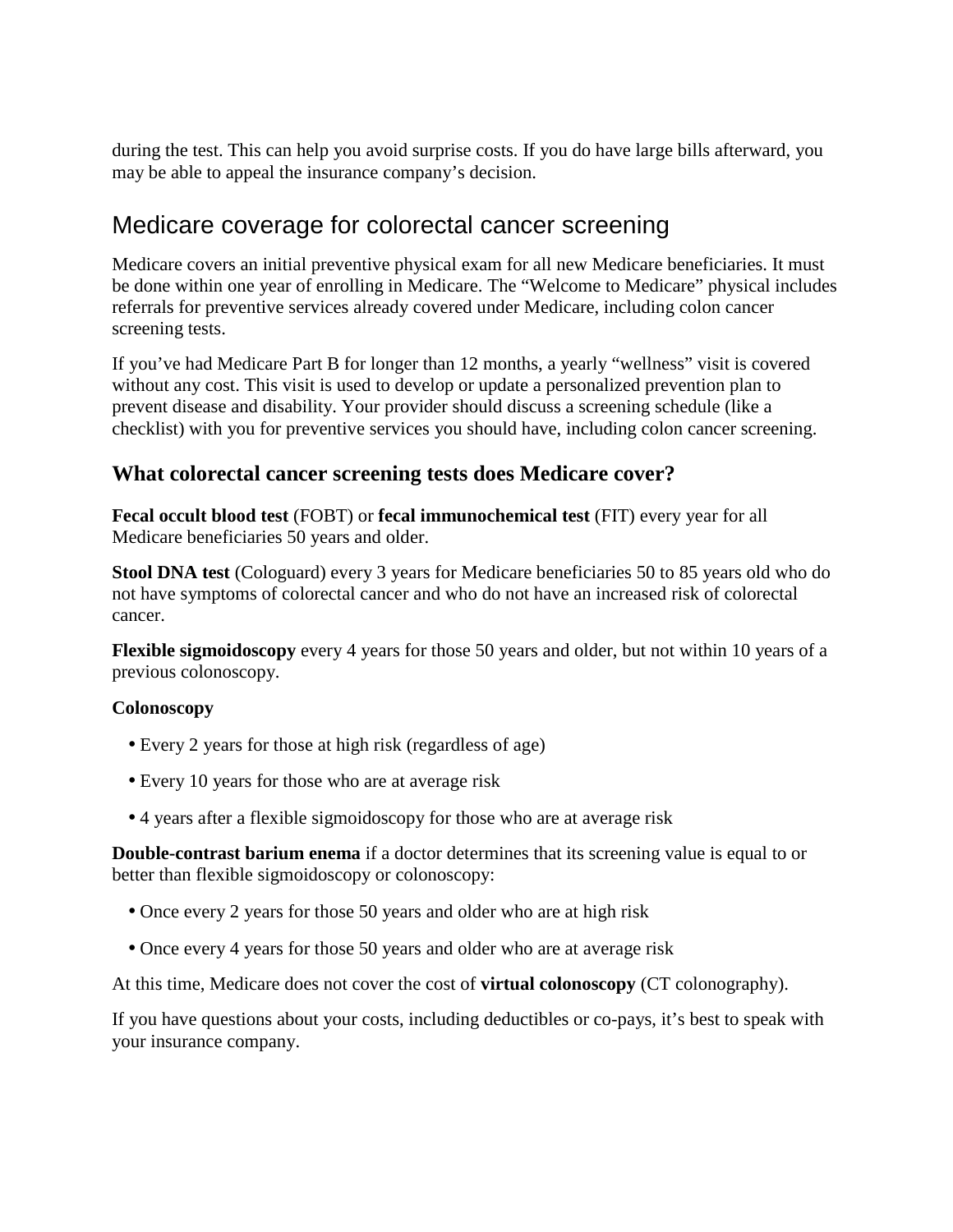## **What would a Medicare beneficiary expect to pay for a colorectal cancer screening test?**

- **FOBT/FIT:** Covered at no cost\* for those age 50 years or older (no co-insurance or Part B deductible).
- **Stool DNA test (Cologuard):** Covered at no cost<sup>\*</sup> for those age 50 to 85 as long as they are not at increased risk of colorectal cancer and don't have symptoms of colorectal cancer (no co-insurance or Part B deductible).
- **Flexible sigmoidoscopy:** Covered at no cost\* for those age 50 or older (no co-insurance, copayment, or Part B deductible) when the test is done for screening. If the test results in the biopsy or removal of a growth, it's no longer a "screening" test, and you will be charged coinsurance and/or a co-pay (although your deductible is waived).
- **Colonoscopy:** Covered at no cost\* at any age (no co-insurance, co-payment, or Part B deductible) when the test is done for screening. If the test results in the biopsy or removal of a growth it's no longer a "screening" test, and you will be charged co-insurance and/or a copay (although you still don't have to pay the deductible).
- **Double-contrast barium enema:** Beneficiary pays 20% of the Medicare approved amount for the doctor services. If the test is done in an outpatient hospital department or ambulatory surgical center, the beneficiary also pays the hospital co-payment.

If you're getting a screening colonoscopy, be sure to find out how much you might have to pay for it. This can help you avoid surprise costs. Patients may still have to pay for the bowel prep kit, anesthesia or sedation, pathology costs, and facility fee. Patients may get one or more bills for different parts of the procedure from different practices and hospital providers. Tests including colonoscopy are not classified by Medicare as screening procedures if they are done to evaluate specific problems, such as belly (abdominal) pain, intestinal bleeding, or low red blood cell counts (anemia). If you are getting a test for such a reason, you may have to pay the usual deductible and co-pay.

*\*This service is covered at no cost as long as the doctor accepts assignment (the amount Medicare pays as the full payment). Doctors that do not accept assignment are required to tell you up front.* 

## Medicaid coverage for colorectal cancer screening

States are authorized to cover colorectal screening under their Medicaid programs. But unlike Medicare, there's no federal assurance that all state Medicaid programs must cover colorectal cancer screening in people without symptoms. Medicaid coverage for colorectal cancer screening varies by state. Some states cover fecal occult blood testing (FOBT), while others cover colorectal cancer screening if a doctor determines the test to be medically necessary. In some states, coverage varies according to which Medicaid managed care plan a person is enrolled in.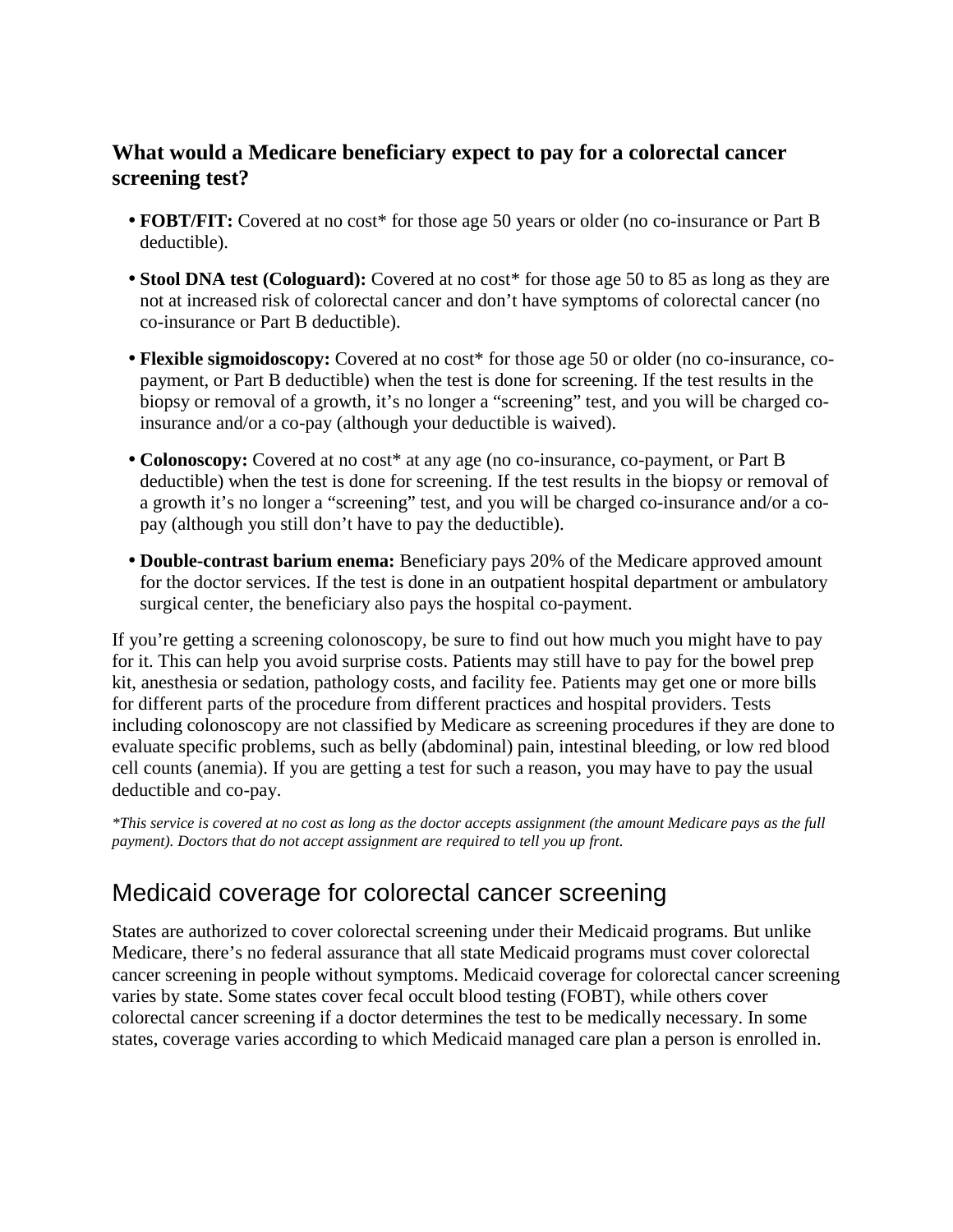# **Additional resources**

## More information from your American Cancer Society

We have a lot more information that you might find helpful. Explore www.cancer.org or call our National Cancer Information Center toll-free number, 1-800-227-2345. We're here to help you any time, day or night.

## Other national organizations and websites\*

Along with the American Cancer Society, other sources of information and support include:

**American College of Gastroenterology** Website: www.acg.gi.org

**American Gastroenterological Association** Website: www.gastro.org

**American Society of Colon and Rectal Surgeons** Website: www.fascrs.org

**C3: Colorectal Cancer Coalition** Toll-free number: 1-877-427-2111 (1-877-4CRC-111) Website: www.fightcolorectalcancer.org

**Centers for Medicare & Medicaid Services** Toll-free number: 1-800-633-4227 (1-800-MEDICARE) Website: www.cms.hhs.gov

**Colon Cancer Alliance** Toll-free number: 1-877-422-2030 Website: www.ccalliance.org

#### **National Colorectal Cancer Research Alliance**

Website: www.eifoundation.org/programs/eifs-national-colorectal-cancer-research-alliance

*\*Inclusion on this list does not imply endorsement by the American Cancer Society.* 

No matter who you are, we can help. Contact us anytime, day or night, for information and support. Call us at **1-800-227-2345** or visit www.cancer.org.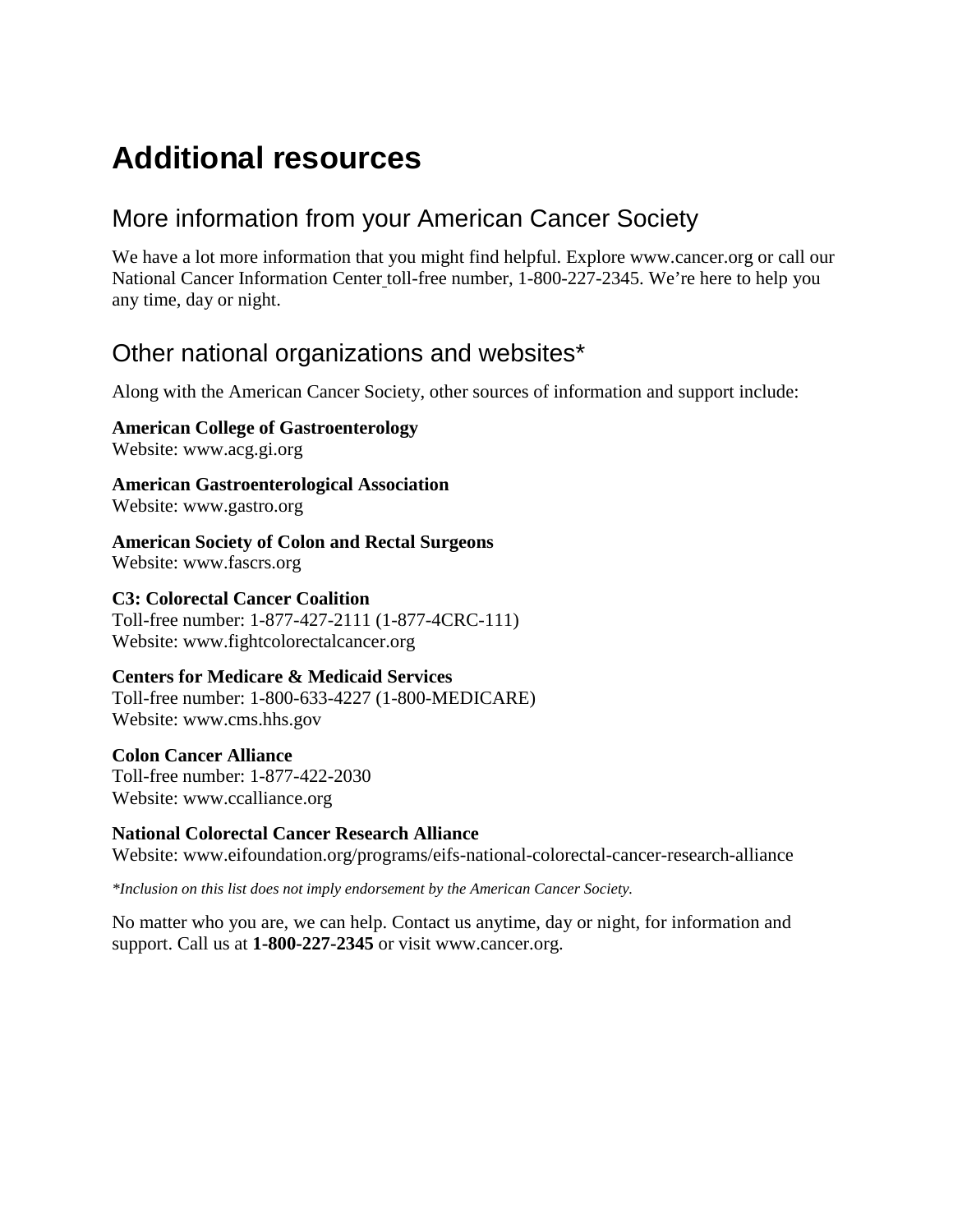# **References: Colorectal cancer prevention and early detection**

American Cancer Society. *Cancer Facts & Figures 2016*. Atlanta, Ga: American Cancer Society; 2016.

American Cancer Society. *Colorectal Cancer Facts & Figures 2014-2016*. Atlanta, Ga: American Cancer Society; 2014.

American Cancer Society. Detailed Guide: Colon and Rectum Cancer. 2016. Accessed at www.cancer.org/Cancer/ColonandRectumCancer/DetailedGuide/index.

Aune D, Chan DS, Lau R, et al. Dietary fibre, whole grains, and risk of colorectal cancer: Systematic review and dose-response meta-analysis of prospective studies. *BMJ*. 2011;343:d6617.

Frazier AL, Colditz GA, Fuchs CS, Kuntz KM. Cost-effectiveness of screening for colorectal cancer in the general population. *JAMA*. 2000;284:1954-1961.

Hawk ET, Levin B. Colorectal cancer prevention. *J Clin Oncol*. 2005;23:378-388.

Hendriks YM, deJong AE, Morreau H, et al. Diagnostic approach and management of Lynch syndrome (hereditary nonpolyposis colorectal carcinoma): A guide for clinicians. *CA Cancer J Clin*. 2006;56:213-225.

Kelloff GJ, Schilsky RL, Alberts DS, et al. Colorectal adenomas: A prototype for the use of surrogate end points in the development of cancer prevention drugs. *Clin Cancer Res*. 2004;10:3908-3918.

Kushi LH, Doyle C, McCullough M, et al. American Cancer Society Guidelines on nutrition and physical activity for cancer prevention: Reducing the risk of cancer with healthy food choices and physical activity. *CA Cancer J Clin*. 2012;62:30-67.

Levin B, Lieberman DA, McFarland, et al. Screening and surveillance for the early detection of colorectal cancer and adenomatous polyps, 2008: A joint guideline from the American Cancer Society, the US Multi-Society Task Force on Colorectal Cancer, and the American College of Radiology. *CA Cancer J Clin*. 2008;58:130-160.

National Cancer Institute. Physician Data Query (PDQ). Colorectal Cancer Screening. 2015. Accessed at www.cancer.gov/types/colorectal/hp/colorectal-screening-pdq on October 7, 2015.

National Comprehensive Cancer Network. NCCN Clinical Practice Guidelines in Oncology: Genetic/Familial High-Risk Assessment: Colorectal. V.1.2015. Accessed at www.nccn.org/professionals/physician\_gls/pdf/genetics\_colon.pdf on October 5, 2015.